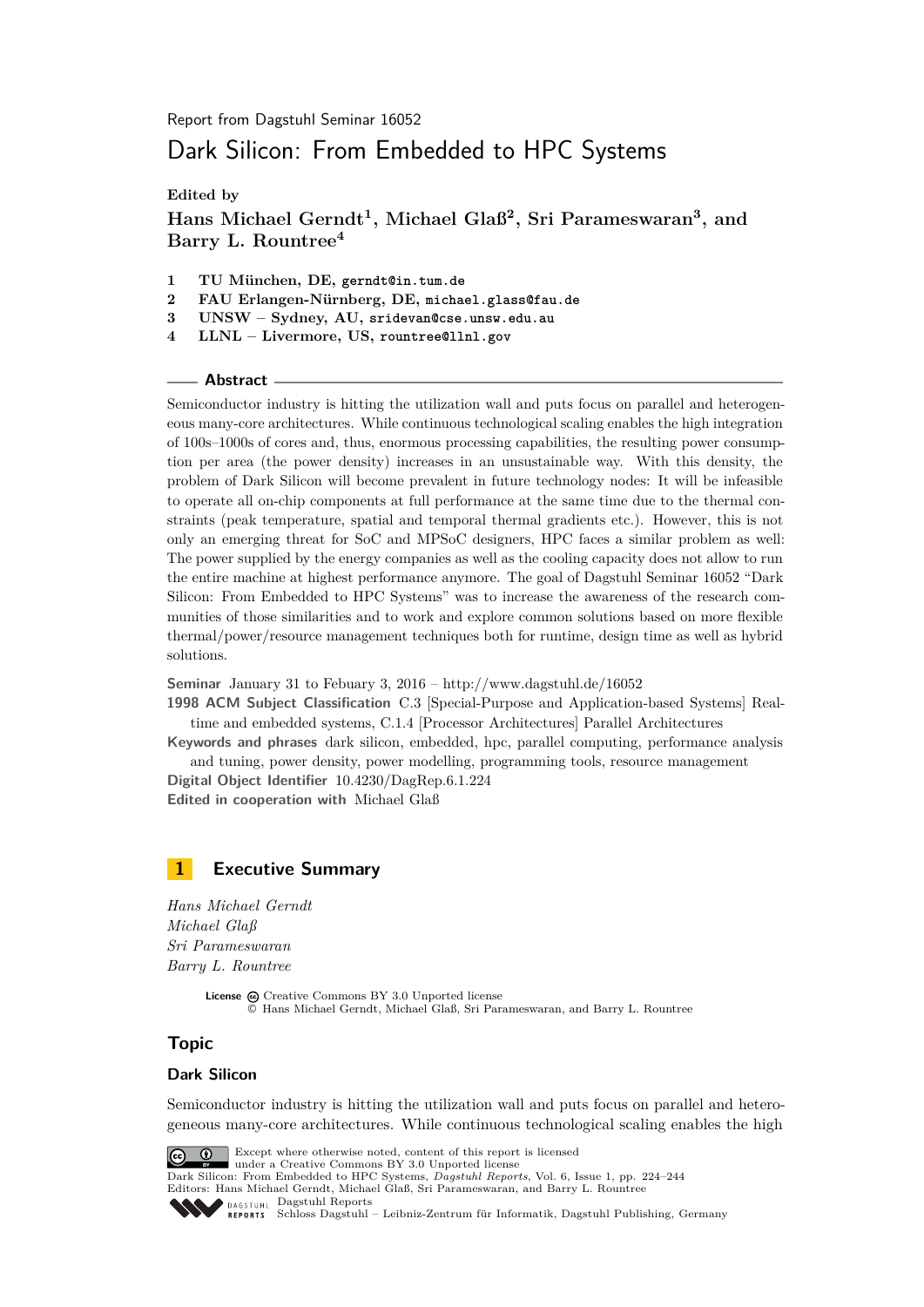integration of 100s-1000s of cores and, thus, enormous processing capabilities, the resulting power consumption per area (the power density) increases in an unsustainable way. With this density, the problem of Dark Silicon will become prevalent in future technology nodes: It will be infeasible to operate all on-chip components at full performance at the same time due to the thermal constraints (peak temperature, spatial and temporal thermal gradients etc.).

Recent research work on power management for Dark Silicon aims at efficiently utilizing the TDP (Thermal Design Power) budget to maximize the performance or to allocate full power budget for boosting single-application performance by running a single core at the maximum voltage or multiple cores at nominal level for a very short time period. Controlbased frameworks are proposed to find the optimal trade-off between power and performance of many-core systems under a given power budget. The controllers are coordinated to throttle down the power when the system exceeds the TDP and to assign the task to the most suitable core to get the optimal performance. The work on near-threshold computing (NTC) enables operating multiple cores at a voltage close to the threshold voltage. Though this approach favors applications with thread-level parallelism at low power, it severely suffers from errors or inefficiency due to process variations and voltage fluctuations. On the other hand, the computational sprinting approach leverages Dark Silicon to power-on many extra cores for a very short time period (100s of millisecond) to facilitate sub-second bursts of parallel computations through multi-threading but thereby wasting a significant amount of energy due to leakage current. When doing so, it consumes power that significantly exceeds the sustainable TDP budget. Therefore, these cores are subsequently power-gated after the computational sprint. Alternate methods are Intel's Turbo Boost and AMD's Turbo CORE technologies that leverage the temperature headroom to favor high-ILP applications by increasing the voltage/frequency of a core while power-gating other cores. These techniques violate the TDP constraint for a short period (typically in terms of 10s of seconds) until the critical temperature is reached and then switches to a nominal operation. However, in case of dependent workloads, boosting of one core may throttle the other due to thermal coupling (i.e. heat exchange between different cores sharing the same die). Therefore, these boosting techniques lack efficiency in case dependent tasks of an application mapped to two different cores or, in general, for multiple concurrently executing applications with distinctive/dependent workloads.

State-of-the-art boosting techniques assume a chip with only 10-20 cores (typically 16) and accordingly a full chip temperature violation for short time. However, in a large-scale system (with 100s–1000s cores), temperature hot spots may occur on certain chip portions far before the full chip's average temperature exceeds the critical temperature. Therefore, a chip may either get damaged before reaching the full chip critical temperature or TDP needs to be pessimistically designed. Advanced power management techniques are required to overcome these challenges in large-scale environments.

#### **HPC – Dark Power**

The energy consumption of HPC systems is steadily growing. The costs for energy in the five year lifetime of large scale supercomputers already almost equal the cost of the machine. It is a necessity to carefully tune systems, infrastructure and applications to reduce the overall energy consumption. In addition, the computing centers running very big systems face the problem of limited power provided by the energy providers and of the requirement for an almost constant power draw from the grid. The big machines, especially future exascale systems, are able to use more power if they are run at highest performance of all components than can be provided by the energy company. Thus, a carefully optimized power distribution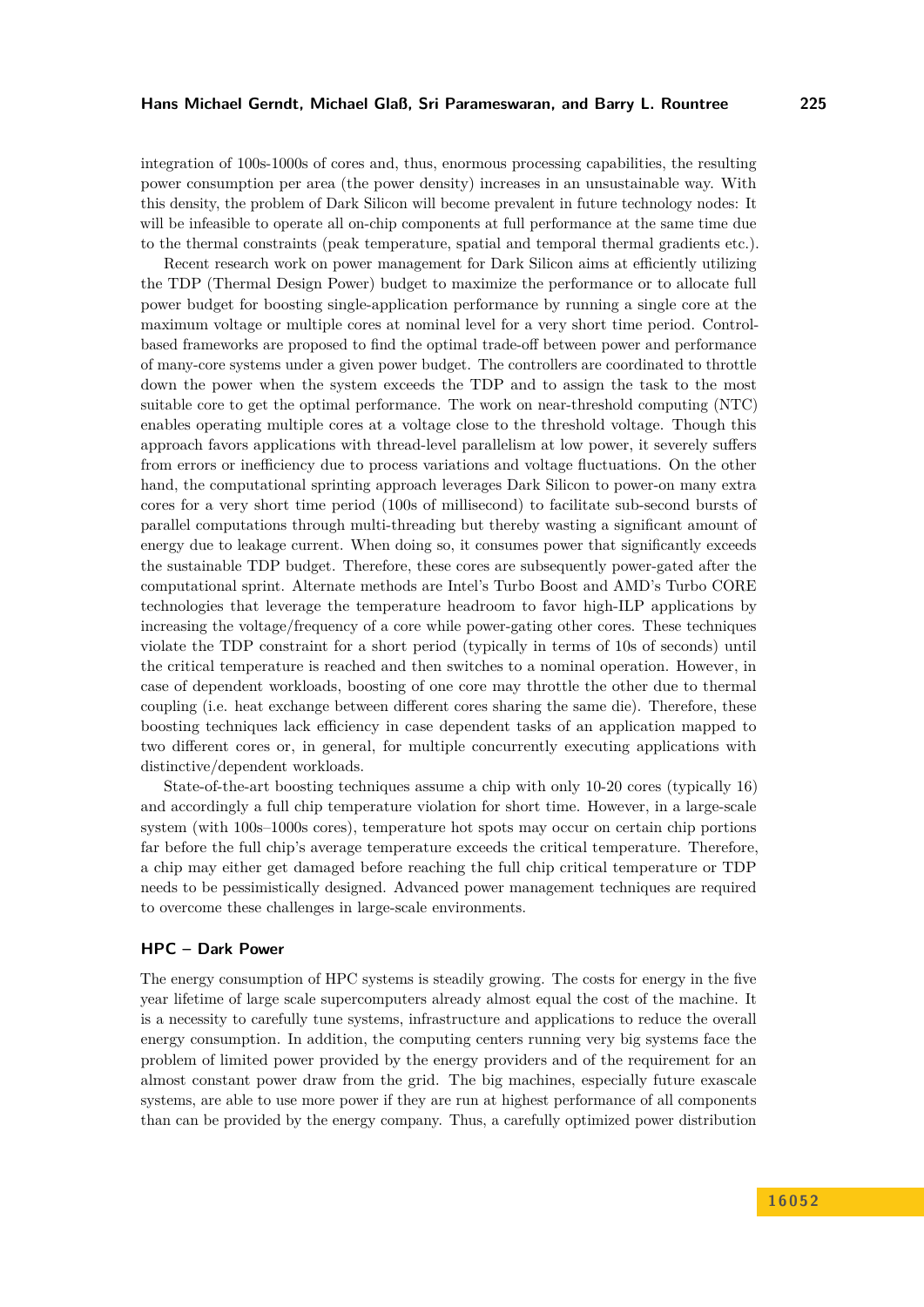is necessary to make most efficient use of the provided power. The second aspect is the requirement of an almost constant power draw: Sudden changes from 20 MW to 10 MW for example, will be dangerous for the components of the power grid. In addition, the contracts with the energy companies force the centers use the same power all the time by charging more, if it drops below or exceeds certain limits. These challenges also require a careful and flexible power and resource management for HPC systems.

For a certain class of high-end supercomputer, there is a standard pattern of power consumption: During burn-in (and perhaps while getting a result to go onto the top-500 list) the machine will run dozens or hundreds of instances of Linpack. This code is quite simple and often hand-optimized, resulting in an unusually well-balanced execution that manages to keep vector units, cache lines and DRAM busy simultaneously. The percent of allocated power often reaches 95 % or greater, with one instance in recent memory exceeding 100 % and blowing circuit breakers. After these initial runs, however, the mission-critical simulation codes begin to execute and they rarely exceed 60 % of allocated power. The remaining  $40\%$ of electrical capacity is dark: just as unused and just as inaccessible as dark silicon. While we would like to increase the power consumption (and thus performance) of these simulation codes, a more realistic solution in the exascale timeframe is hardware overprovisioning. This solution requires buying more compute resources than can be executed at maximum power draw simultaneously. For example, if most codes are expected to use 50 % of allocated power, the optimal cluster would have twice as many nodes.

Making this a feasible design requires management of power as a first-class resource at the level of the scheduler, the run-time system, and on individual nodes. Hardware power capping must be present. Given this, we can theoretically move power within and across jobs, using all allocated power to maximize throughput. The purpose of this seminar is to find this optimal level.

#### **Hybrid (Design-time & Run-time) Resource Management**

Today's complex applications need to exploit the available parallelism and heterogeneity of – non-darkened – cores to meet their functional and non-functional requirements and to gain performance improvements. From a resource management's point of view, modern many-core systems come with significant challenges: (a) Highly dynamic usage scenarios as already observable in today's "smart devices" result in a varying number of applications with different characteristics that are running concurrently at different points in time on the system. (b) Due to the constraints imposed by the power density, the frequency at which cores can be operated as well as their availability as a whole, are subject to change. Thus, resource management techniques are required that enable a resource assignment to applications that satisfies their requirements but at the same time can consider the challenging dynamics of modern many-cores as a result of Dark Silicon.

Traditional techniques to provide a binding or pinning of applications to processor that are optimal and predictable with respect to performance, timing, energy consumption, etc. are typically applied at design time and result in a kind of static system design. Such a static design may, on the one hand, be too optimistic by assuming that all assigned resources are always available or it may require for a kind of over-allocation of cores to compensate for worst-case scenarios, e.g., a frequent unavailability of cores due to Dark Silicon. Hence, the dynamic effects imposed in Dark Silicon require for novel modeling techniques already at design time.

Approaches that focus on pure run-time resource management are typically designed with flexibility in mind and should inherently be able to dynamically react to changing applications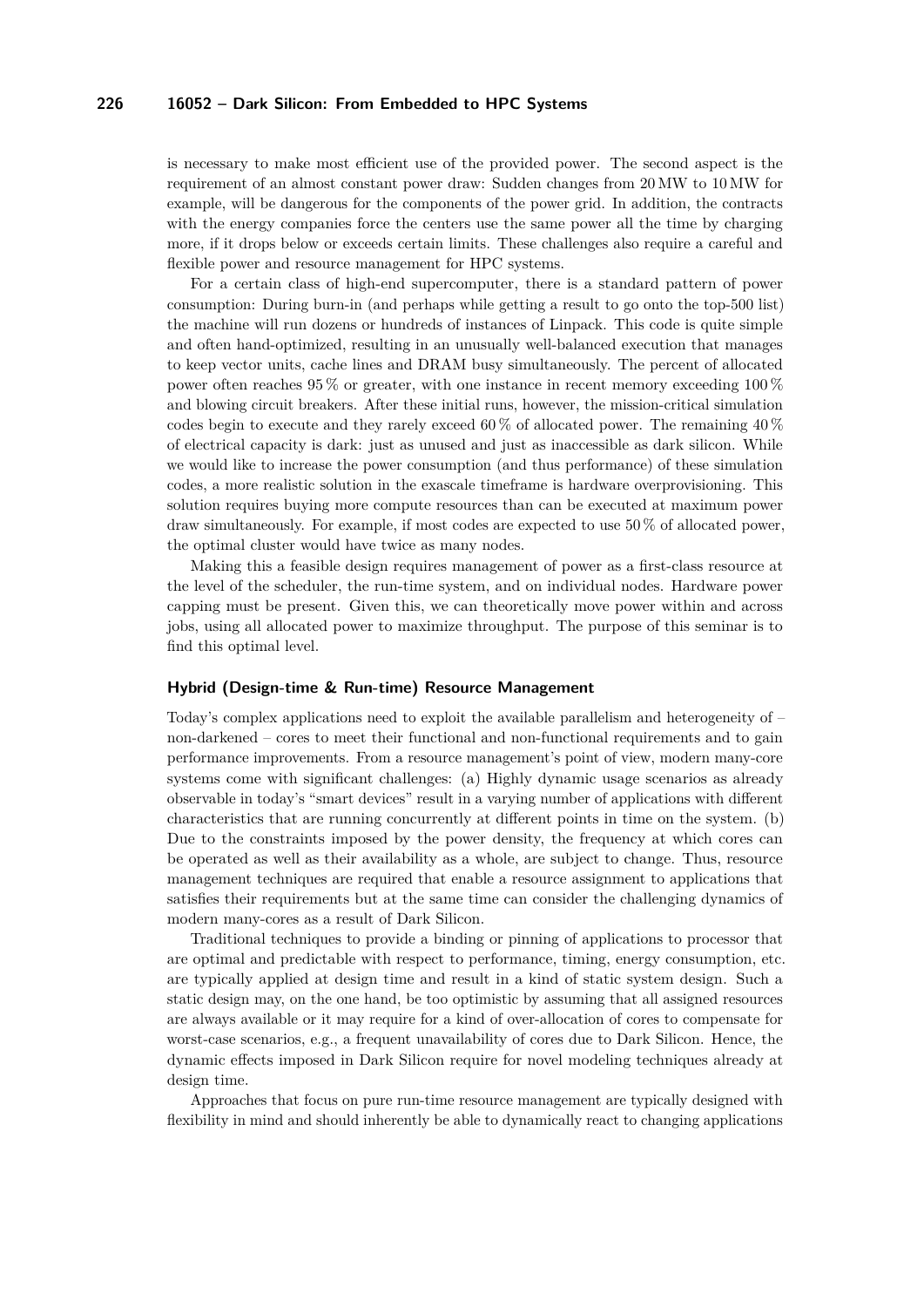as well as to the described effects of Dark Silicon. But, future run-time resource management should not only react to a possible violation of a maximum power-density constraint, but also be able to proactively avoid such situations. The latter is an important aspect of the system's dependability as well. At the same time, such dynamic resource management is also required to regard the applications' requirements. Here, a careful consideration on whether pure run-time management strategies enable the amount of predictability of execution qualities required by some applications becomes necessary.

A recent research direction focuses on hybrid (design-time and run-time) approaches that explore this field of tension between a high predictability of design-time approaches and the dynamic adaptivity of run-time resource management. In such approaches, designtime analysis and optimization of the individual applications is carried out to capture information like core allocation, task binding, or message routing and predict resulting quality numbers like timeliness, energy consumption, or throughput. This information is then passed to the run-time resource management that then dynamically selects between the pre-optimized application embeddings. Such strategies may not only be able to achieve application requirements even in such highly dynamic scenarios, but could even balance the requirements of the individual applications with the system's requirements – in particular the maximum power density. On the other hand, coarse-grained resource management as required for core allocation etc. may be considered to happen on a longer time scale. The effects of Dark Silicon are instead on a smaller time scale with temperature almost immediately following changing workloads, thus, requiring for an intervention of the resource-management infrastructure. Therefore, novel concepts are required that enable a fine-grained resource management in the presence of Dark Silicon – both in the context of abstraction layer and time scale – without sacrificing the required efficiency but also predictable realization of application requirements via coarse-grained resource management.

#### **Goals**

Traditionally, resource management techniques play an important role in both domains – targeting very different systems. But, as outlined before, resource management may be the key to tackle the problem of dark silicon that both communities face. The aim of this seminar is to give an overview of the state of the art in the area of both embedded and HPC. It will make both groups aware of similarities and differences. Here, the competences, experiences, and existing solutions of both communities shall stimulate discussions and co-operations that hopefully manifest in innovative research directions for many-core resource management in the dark silicon era.

### **Overview of Contributions**

This seminar presentations on the state-of-the-art in power and energy management in HPC and on techniques mitigating the Dark Silicon problem in embedded systems. In a joint session commonalities and differences as well as collaboration potential in the area of Dark Silicon were explored. This subsection gives an overview of the topics covered by the individual speakers in the seminar. Please refer to the included abstracts to learn more about individual presentations.

The HPC-related presentations where started with an overview presentation by Barry Rountree from the Lawrence Livermore National Laboratory. He introduced the field of HPC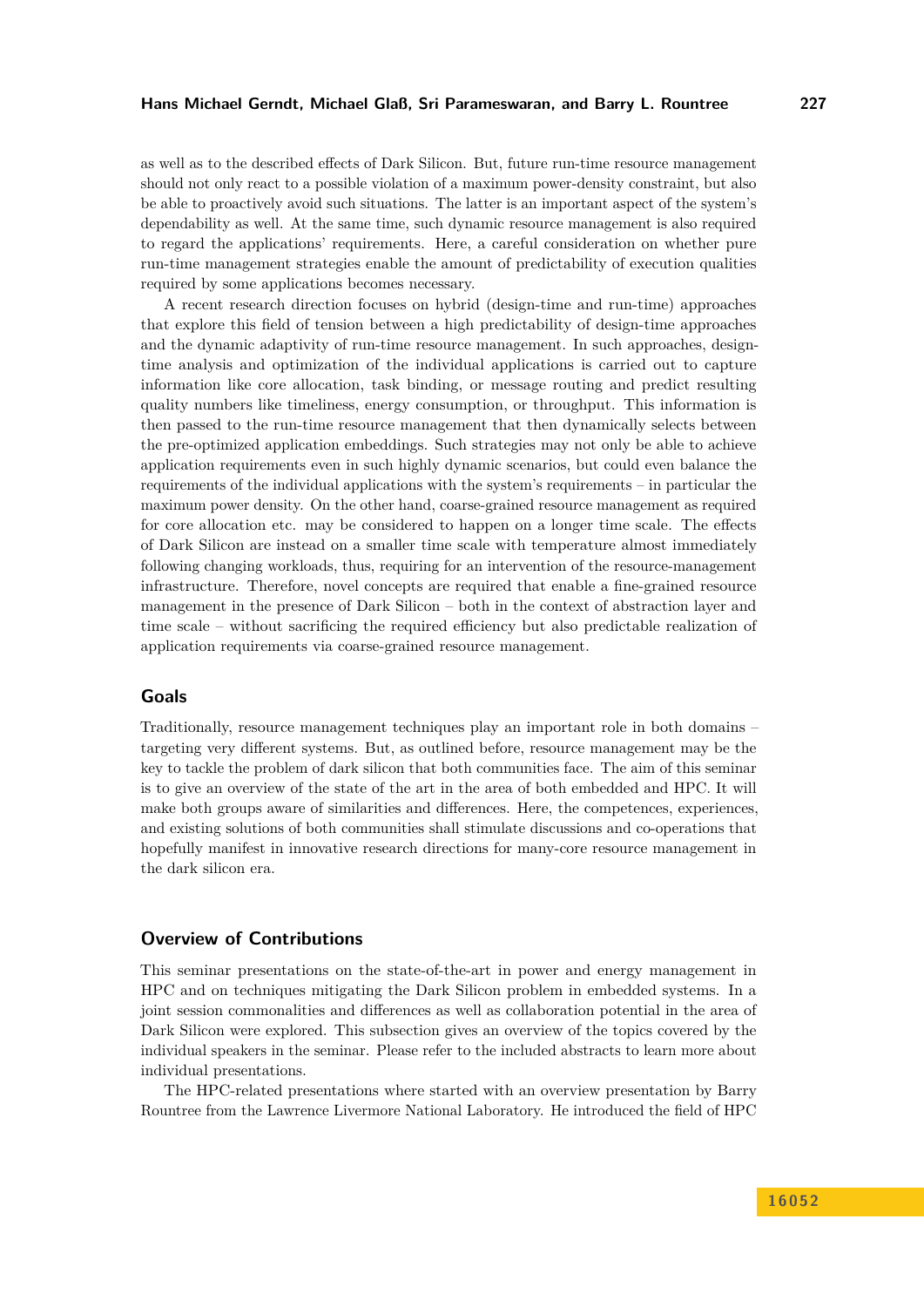and of exascale systems. The new challenge is that these systems will be power limited and the hardware is overprovisioned. Techniques increasing the efficient usage of the available power need to be developed. Exascale systems will be heterogeneous, even systems with homogeneous cores become heterogeneous due to production variability which takes effect under power limits. Careful distribution of power among jobs and within jobs as well as application and system configurations for jobs will be important techniques for these power limited and overprovisioned systems.

Axel Auweter added to this introduction deep insights into the electricity market in Germany, its complex price structure, and the challenges for German compute centers to act successfully on that market.

An introduction from the embedded field to Dark Silicon was given by Sri Parameswaran from the University of New South Wales. The continuous decrease in feature size without an appropriate decrease in the threshold voltage leads to increased power density. Between 50 % and 90 % of dark silicon is expected in future chips. Mitigation techniques are energy reduction techniques as well as spatial and temporal dimming of cores. Considerable energy reduction can be achieved from heterogeneity on various levels, e.g., heterogeneous cores and the DarkNoC approach.

#### **Dark Silicon due to Power Density**

Several techniques were presented to mitigate the effect of power density. Santiago Pagani presented *spatial and temporal dimming of cores* to make best use of the thermal distribution on the chip. He and Andrey Semin talked also about *boosting* the core frequency to exceed the power limit for a short time period to speedup computation. Sergio Bampi presented *near threshold computing* as a potential solution based on further lowering the threshold voltage. Michael Niemier explored the potential of *new transistor technology* to mitigate the Dark Silicon effect.

#### **Dark Silicon due to Limited Power**

Mitigation techniques in this field are quite similar in mobile computing and HPC, although the overall objective is a bit different. While in mobile computing the minimal power required to meet the QoS requirements of applications is the goal, in HPC it is to go as fast as possible with the available power, may be considering energy efficiency and system throughput as well.

The following approaches relevant for mobile computing and HPC were presented: *Heterogeneity* in various hardware aspects can be used to reduce the energy consumption of computations. Siddarth Garg and Tulika Mitra covered *performance heterogeneity* in scheduling tasks for big/little core combinations. Tulika Mitra and Andrea Bartolini talked about using *function heterogeneity*, e.g. accelerators, in mobile computing and HPC to increase energy efficiency. The *Heterogeneous Tile Architecture* was introduced in the presentations of Sri Parameswaran and Santiago Pagani as a general architecture enabling exploitation of heterogeneity to mitigate the Dark Silicon effect.

Another approach is to determine the most efficient *application and system configuration*. *Static tuning* of parameters, such as the power budget of an application, were presented by Michael Knobloch and Tapasya Patki. *Dynamic tuning* techniques were covered in the presentations of Michael Gerndt, Martin Schulz, and Per Gunnar Kjeldsberg. Jonathan Eastep introduced the GEO run-time infrastructure for distributed machine-learning based power and performance management.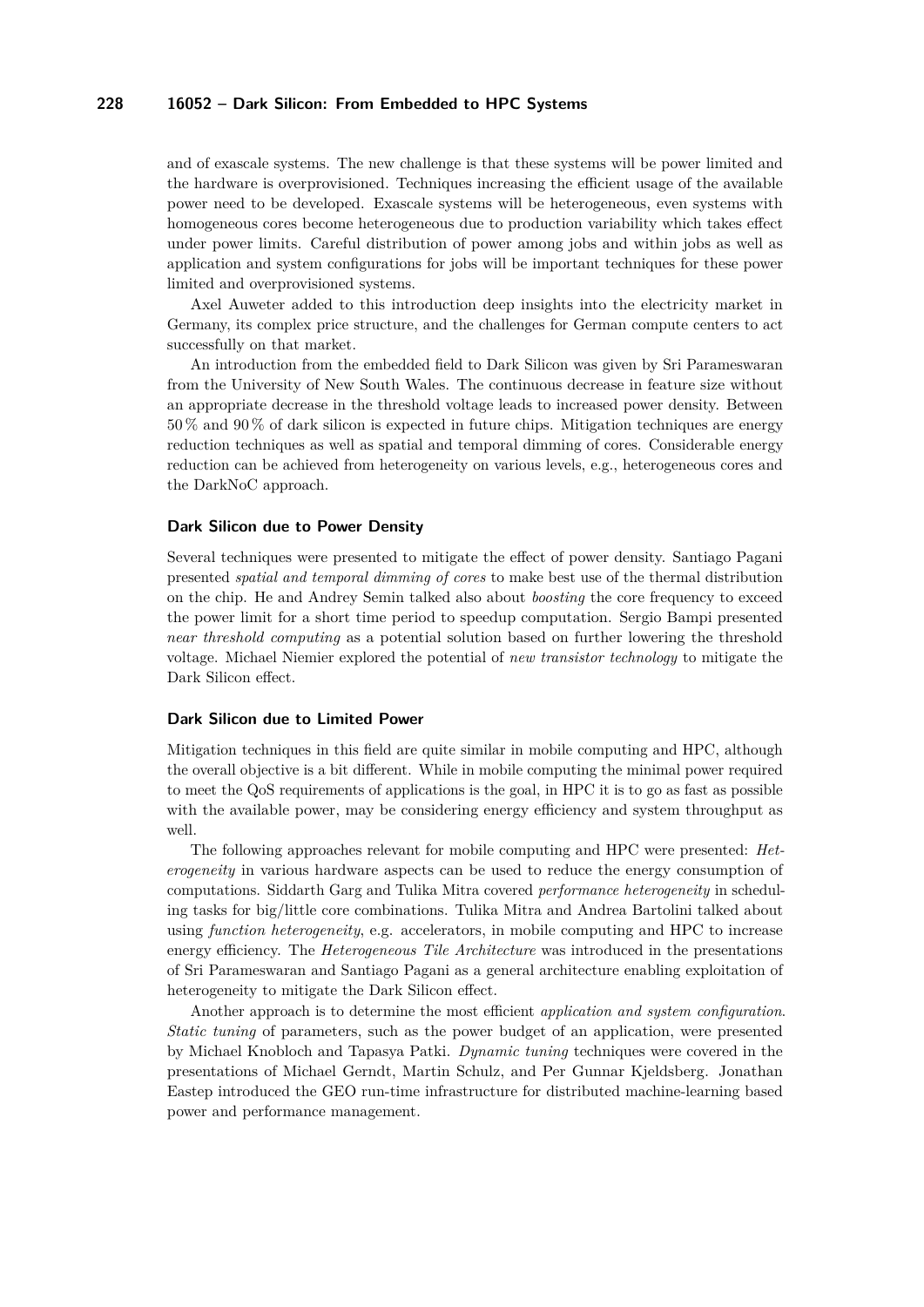#### **Hans Michael Gerndt, Michael Glaß, Sri Parameswaran, and Barry L. Rountree 229**

Kirk Cameron highlighted the unexpected effects of changing the core frequency due to non-linear dependencies. Jürgen Teich talked about *Invasive Computing* providing dynamic resource management not only for improving certain non-functional application aspects but also for increasing the predictability of those aspects.

Wolfgang Nagel and Sri Parameswaran presented *energy efficient network architectures*. They covered heterogeneous on-chip network architectures and wireless communication within compute clusters.

*Approximate computing* was presented by Sergio Bampi. It allows trading off accuracy and energy. Pietro Cicotti covered in his presentation *data movement optimization* within a CPU to save energy.

*Application and system monitoring* is a pre-requisite for many of the above techniques. Michael Knobloch, Wolfgang Nagel, and Kathleen Shoga presented application and system monitoring techniques based on software as well as hardware instrumentation. Many compute centers are installing infrastructures to gather sensor values from the whole facility to enable future analysis. In addition to performance and energy measurements for application, higher level information about the application characteristics is useful in taking tuning decisions. Tapasay Patki presented *application workflows* as a mean to gather such information.

Besides these generally applicable techniques, some presentations covered also techniques that are specific to HPC installations with their batch processing approach and large compute systems.

Andrea Bartolini highlighted in his presentation the holistic multiscale aspect of powerlimited HPC. The application, the compute system, and the *cooling infrastructure* have to be seen as a complex integrated system. *Power-aware scheduling*, presented by Tapasya Patki and Andrea Bartolini, can significantly improve the throughput of power-limit HPC systems and *moldable jobs* can improve the effect of power-aware scheduling significantly. Isaias Compres presented *Invasive MPI*, an extension of MPI for programming moldable application.

### **Conclusion**

At the end of the seminar a list of takeaway messages was collected based on working-group discussions followed by an extensive discussion of all participants:

- 1. Dark silicon is a thermal problem in embedded and a power problem in HPC. HPC can cool down while in the embedded world you can't. Therefore HPC can power up everything if they have enough power. But the costs for providing enough power for rare use cases have to be rectified.
- 2. Better tools are required on both sides to understand and optimize applications.
- 3. Better support for optimizations is required through the whole stack from high level languages down to the hardware.
- 4. In both communities run-time systems will get more important. Applications will have to be written in a way that run-time systems can work effectively.
- 5. Task migration is of interest to both groups in combination with appropriate run-time management techniques.
- 6. Embedded also looks at specialized hardware designs while HPC has to use COTS. In HPC, the machine architecture might be tailored towards the application areas. Centers are specialized for certain customers.
- 7. Heterogeneity on architecture level is important to both groups for energy reduction.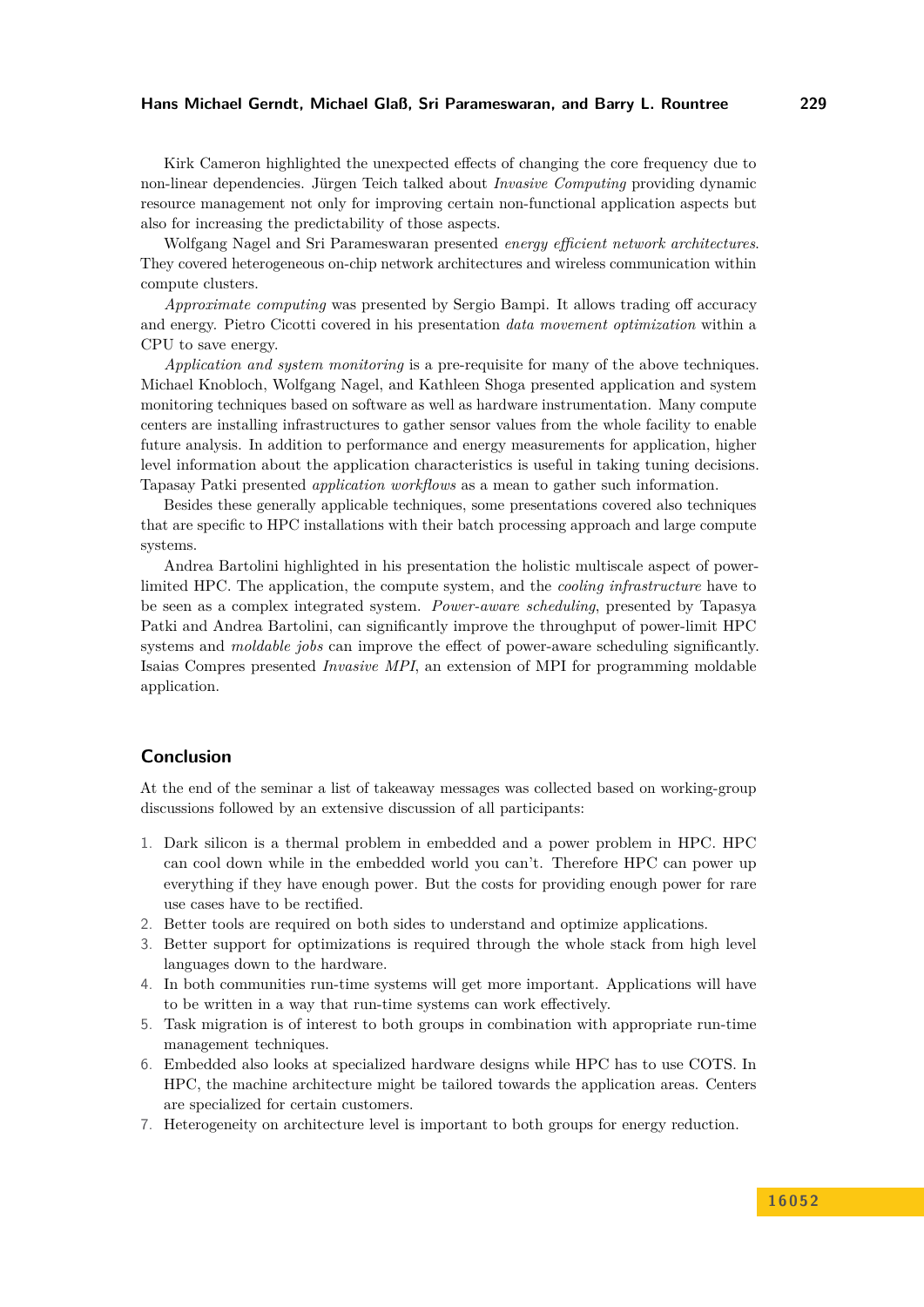- 8. Better analyzable programming models are required, providing composable performance models.
- 9. HPC will have to live with variability. The whole tuning step has to change since reproducibility will no longer be given.
- 10. Hardware-software co-design will get more important for both groups.
- 11. Both areas will see accelerator-rich architectures. Some silicon has to be switched off anyway, thus these can be accelerators that might not be useful for the current applications.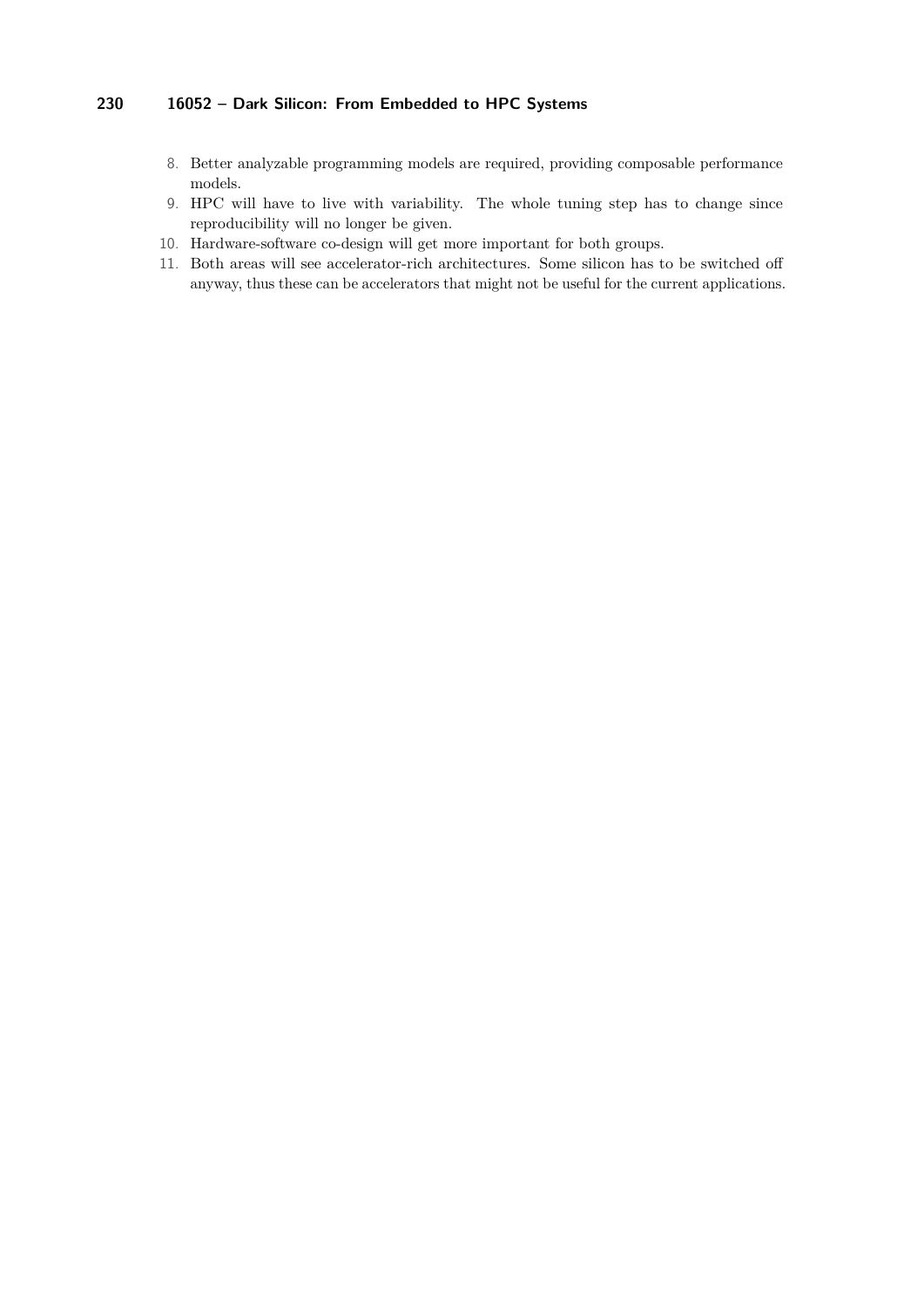# **2 Table of Contents**

| <b>Executive Summary</b><br>Hans Michael Gerndt, Michael Glaß, Sri Parameswaran, and Barry L. Rountree . 224                                                                                |  |
|---------------------------------------------------------------------------------------------------------------------------------------------------------------------------------------------|--|
| <b>Overview of Talks</b>                                                                                                                                                                    |  |
| Beyond Power Capping – Coping with the Complexity of the German Electricity<br>Market                                                                                                       |  |
| Dark Power: Applying Lesson from Dark Silicon to Power-Constrained High Per-<br>formance Computing                                                                                          |  |
| Multiscale Energy-Thermal Management for Green Supercomputers                                                                                                                               |  |
| The Law of Unintended Consequences for Dark Silicon                                                                                                                                         |  |
| Data Movement in Dark Silicon Systems                                                                                                                                                       |  |
| Elastic Execution Models and Energy Aware Job Scheduling in HPC                                                                                                                             |  |
| An Introduction to GEO: A New Open Source Extensible Power Management<br>Framework from Intel                                                                                               |  |
| Scheduling for Dark Silicon Servers                                                                                                                                                         |  |
| Energy Efficiency Tuning: From Autotune to READEX                                                                                                                                           |  |
| Scenario based design of dynamic embedded applications                                                                                                                                      |  |
| Energy-efficient $HPC - A$ Tools Perspective                                                                                                                                                |  |
| The impact of new transistor technologies on core scaling trends (and dark silicon)                                                                                                         |  |
| Improving Energy-Efficiency through Heterogeneity in Mobile Platforms<br>239                                                                                                                |  |
| Workflow Analysis - A map between Applications and System Resource Needs<br>239                                                                                                             |  |
| Performance, Energy, Structure, and Materials: What we have to learn, and how<br>we will address the Challenges!                                                                            |  |
| Wolfgang E. Nagel $\ldots \ldots \ldots \ldots \ldots \ldots \ldots \ldots \ldots \ldots \ldots \ldots \ldots 240$<br>Mitigating the Power Density and Temperature Problems in the Nano-Era |  |
|                                                                                                                                                                                             |  |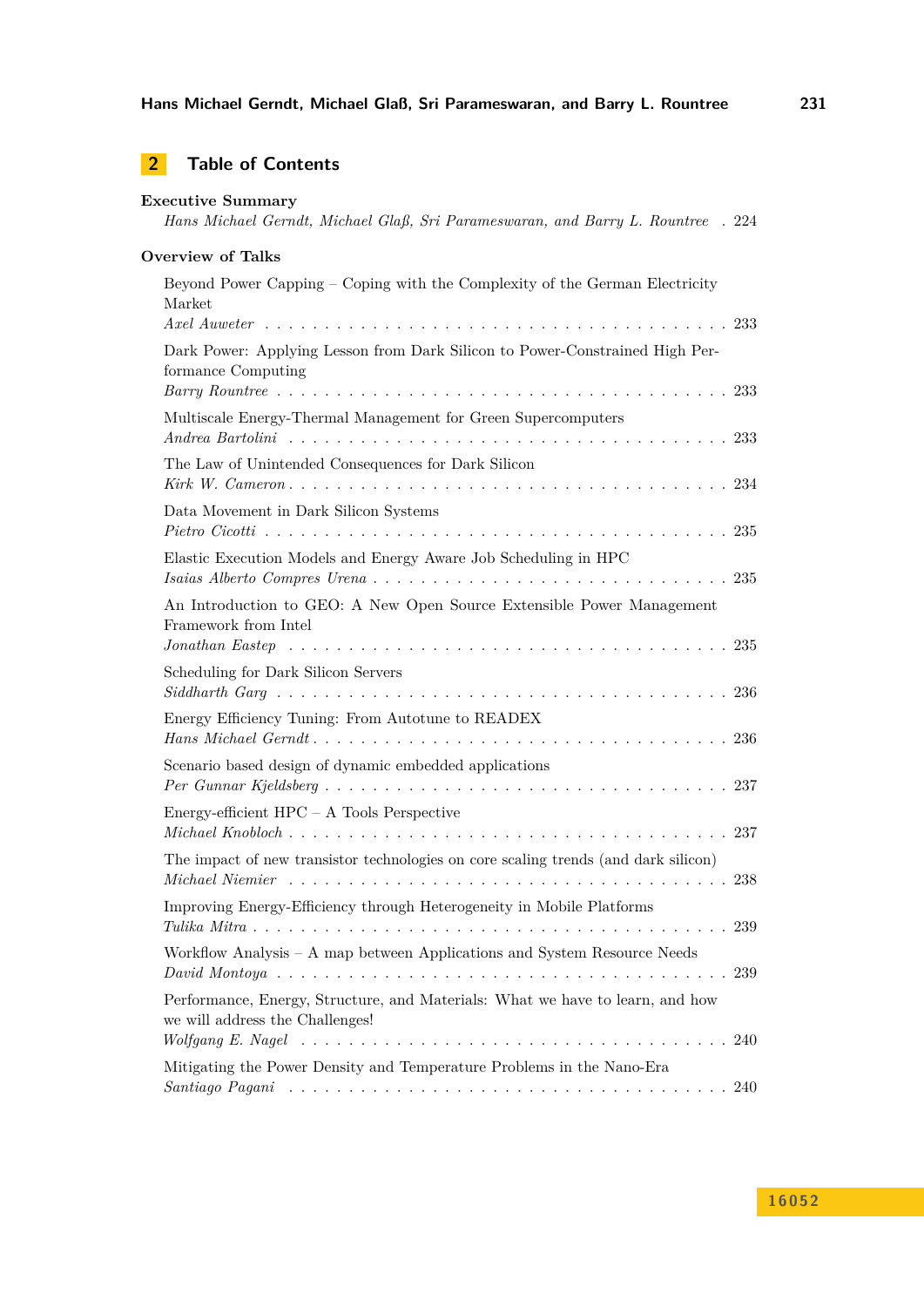| System-Wide Power Management in High-Performance Computing                         |
|------------------------------------------------------------------------------------|
| System Software for Power Limited HPC Systems: Challenges and Solutions            |
| Processor power and performance variability and impact on applications performance |
| Livermore Computing Monitoring Infrastructure                                      |
| Introduction to Dark Silicon – Problems and Techniques                             |
| Adaptive Restriction and Isolation for Increasing *-Predictability                 |
|                                                                                    |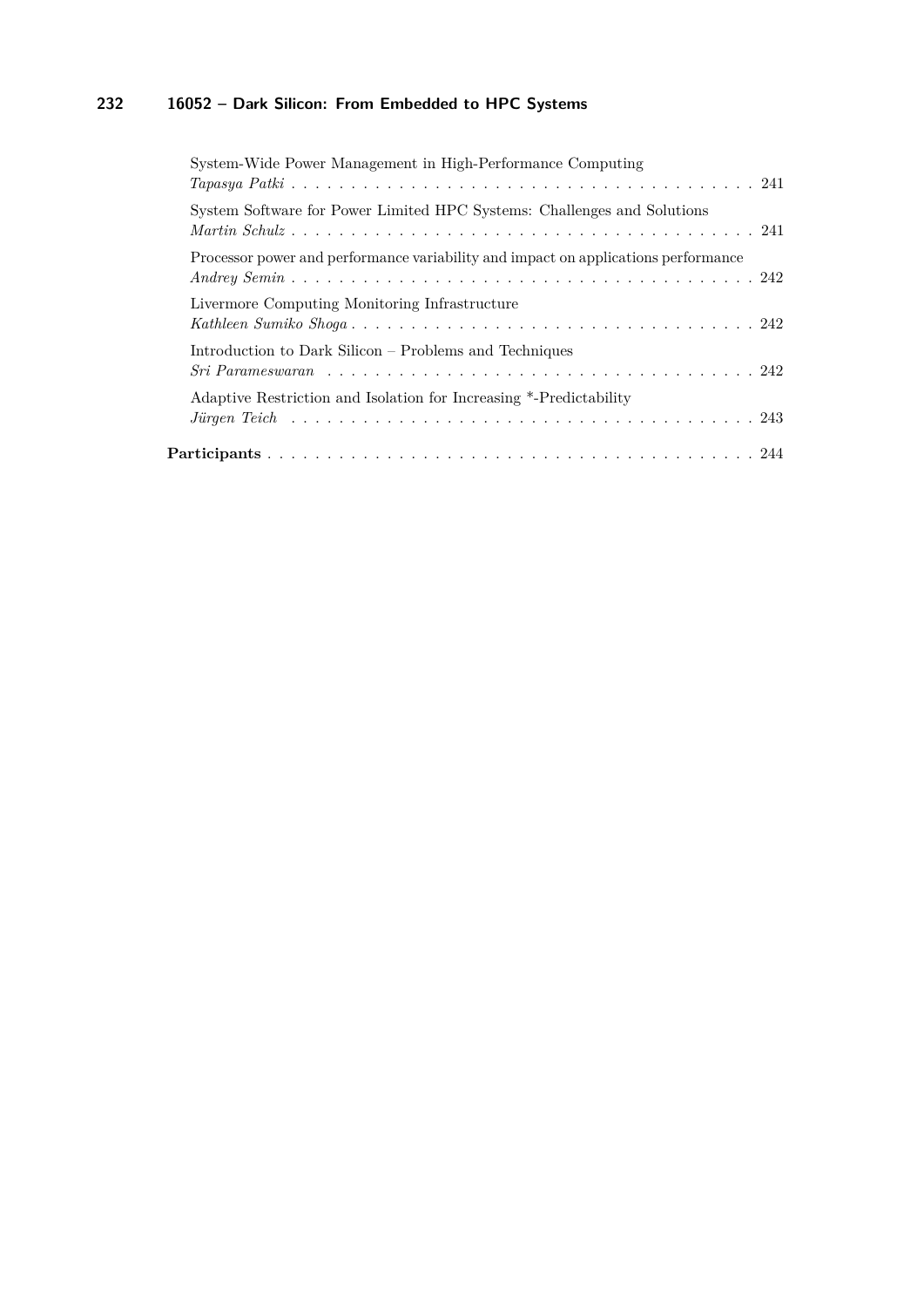<span id="page-9-0"></span>**3 Overview of Talks**

# <span id="page-9-1"></span>**3.1 Beyond Power Capping – Coping with the Complexity of the German Electricity Market**

*Axel Auweter (LRZ – München, DE)*

**License**  $\textcircled{e}$  [Creative Commons BY 3.0 Unported](http://creativecommons.org/licenses/by/3.0/) license © [Axel Auweter](#page-9-1)

Germany is one of the countries with the highest costs for electricity in the world. On top, the regulations and pricing scheme is overly complex. Yet, the availability of power saving and capping techniques, intelligent resource management and power consumption prediction models in HPC opens up the possibility for leveraging this complexity in smart ways. This presentation explains the pricing of electricity in Germany and how current and future developments from the EEHPC domain might help optimize the TCO for German HPC centers.

# <span id="page-9-2"></span>**3.2 Dark Power: Applying Lesson from Dark Silicon to Power-Constrained High Performance Computing**

*Barry Rountree (LLNL – Livermore, US)*

**License**  $\textcircled{e}$  [Creative Commons BY 3.0 Unported](http://creativecommons.org/licenses/by/3.0/) license © [Barry Rountree](#page-9-2)

The field of high performance computing is experiencing a sea change: where previous machines were limited by the number of compute nodes that could be purchased, future exascale machines will be primarily limited by the amount of power than can be brought into the center. The US Department of Energy has a target for the first exaflop machine to consume no more than 20 megawatts. Compared to early petaflop machines, this effectively means a 1000 x increase in performance for an 3x increase in power.

This change calls into question how we think about performance. If power is going to be the limiting factor, the we should be maximizing its utilization. Current HPC codes make use of only 60 % of allocated power. Scaling these codes up naively to exascale and beyond implies that 40 % of the electrical infrastructure would remain idle for most of the lifetime of the machine. In short, we need a new model for machine design and evaluation that uses all available power to maximize job performance and system throughput.

# <span id="page-9-3"></span>**3.3 Multiscale Energy-Thermal Management for Green Supercomputers**

*Andrea Bartolini (University of Bologna, IT & ETH Zürich, CH)*

**License**  $\textcircled{e}$  [Creative Commons BY 3.0 Unported](http://creativecommons.org/licenses/by/3.0/) license © [Andrea Bartolini](#page-9-3)

In the last decade large high performance computing systems as well as processing elements have become power and energy limited. At system scale energy provisioning and cooling power and facility design limit the available power budget for each machine installation while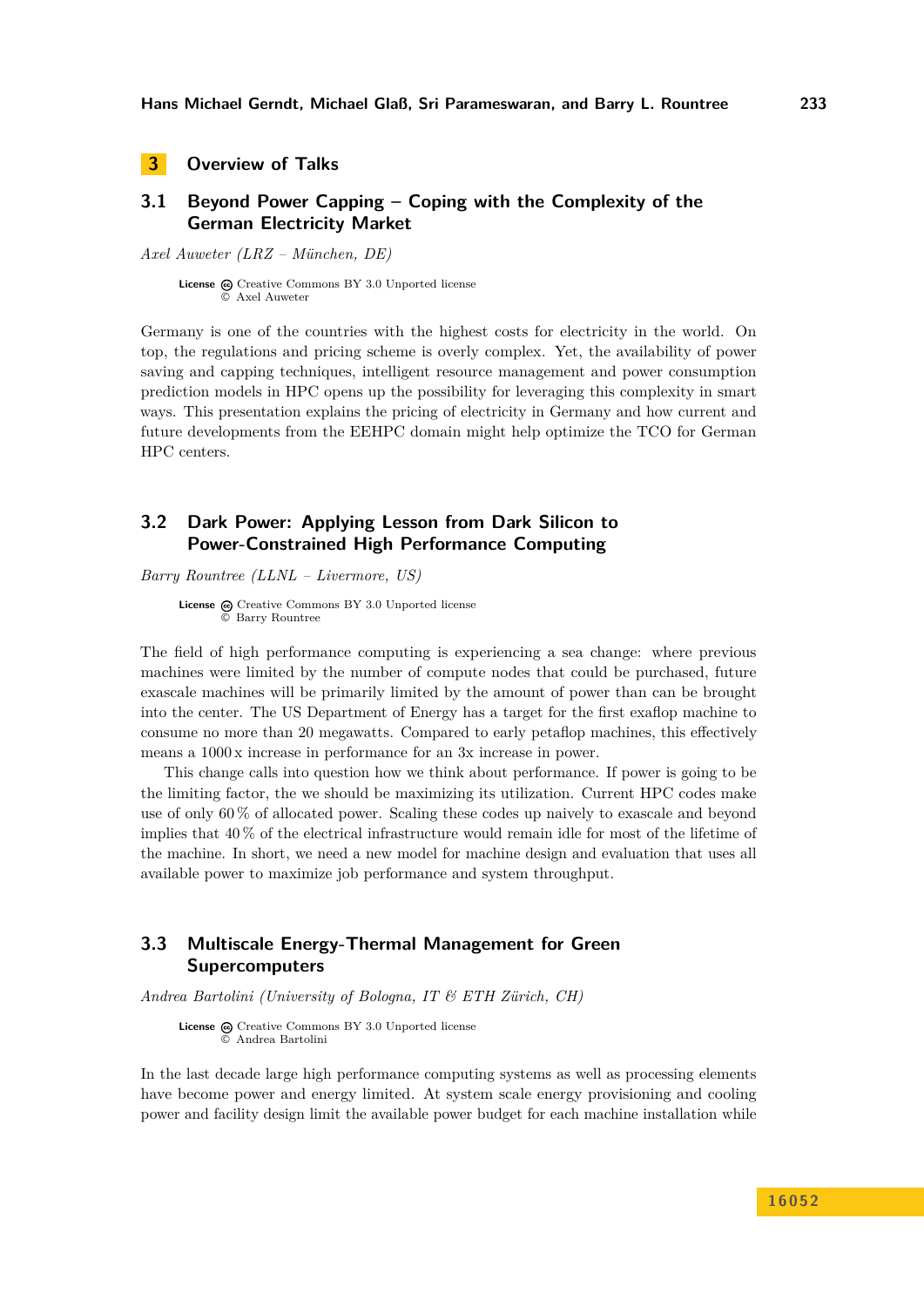at component scale the end of Dennard's scaling makes the power consumption the limiting factor for the performance of the computing devices. Today's processors performances are thermally and power limited, while today's supercomputers performance are power, cooling and cost limited. In this talk I will present a set of tools, methodology and research results on the evaluation of the impact of temperature on the energy-efficiency of the supercomputer and internal components and opportunities for advanced and holistic management of thermally constrained large scale computing systems.

### <span id="page-10-0"></span>**3.4 The Law of Unintended Consequences for Dark Silicon**

*Kirk W. Cameron (Virginia Polytechnic Institute – Blacksburg, US)*

**License**  $\textcircled{e}$  [Creative Commons BY 3.0 Unported](http://creativecommons.org/licenses/by/3.0/) license © [Kirk W. Cameron](#page-10-0)

**Joint work of** Hung-Ching Chang, Bo Li, Godmar Back, Ali Raza Butt, Kirk W. Cameron

**Main reference** [H.-C. Chang, B. Li, G. Back, A. R. Butt, K.W. Cameron, "LUC: Limiting the Unintended](http://dx.doi.org/10.1109/IPDPS.2015.99) [Consequences of Power Scaling on Parallel Transaction-Oriented Workloads", in Proc. of the 2015](http://dx.doi.org/10.1109/IPDPS.2015.99) [IEEE Int'l Parallel and Distributed Processing Symp. \(IPDPS'15\), pp. 324–333, IEEE, 2015.](http://dx.doi.org/10.1109/IPDPS.2015.99) **URL** <http://dx.doi.org/10.1109/IPDPS.2015.99>

In 1936, Harvard University sociologist Robert Morton wrote a paper entitled "The unanticipated consequences of purposive social action", where he described how government policies often result in both positive and negative unintended consequences. The lesson from Morton's work was that unexpected consequences in complex social systems, at the time relegated to theology or chance, should be evaluated scientifically.

Since the performance effects of dark silicon management are largely unknown, these potentially valuable features introduce risk and uncertainty in complex, large-scale, highperformance systems. While dark silicon promises to address power and energy limitations for emergent systems, Morton teaches us that relegating performance behavior to chance is just as likely to result in negative consequences. For example, there is mounting evidence that when processors are fixed at fully-powered, highest frequency (i.e., disabling dynamic frequency scaling), performance can worsen. Thus, challenges and opportunities abound for dark silicon to be adopted by the HPC community.

In this presentation, I will demonstrate that "faster is NOT always better" when managing power and performance of large scale systems. In essence, slowing down CPU frequency (or powering down system components) can speed up performance as much as 50 % for some I/O intensive applications. I show that identifying the root cause of such slowdowns is wrought with challenges. I will describe how modeling and runtime systems can limit these anomalies but that dark silicon will undoubtedly lead to more unintended consequences for high-performance systems.

#### **References**

**1** LUC: Limiting the Unintended Consequences of Power Scaling on Parallel Transaction-Oriented Workloads. IPDPS 2015: 324-333, Hyderabad, India, 2015.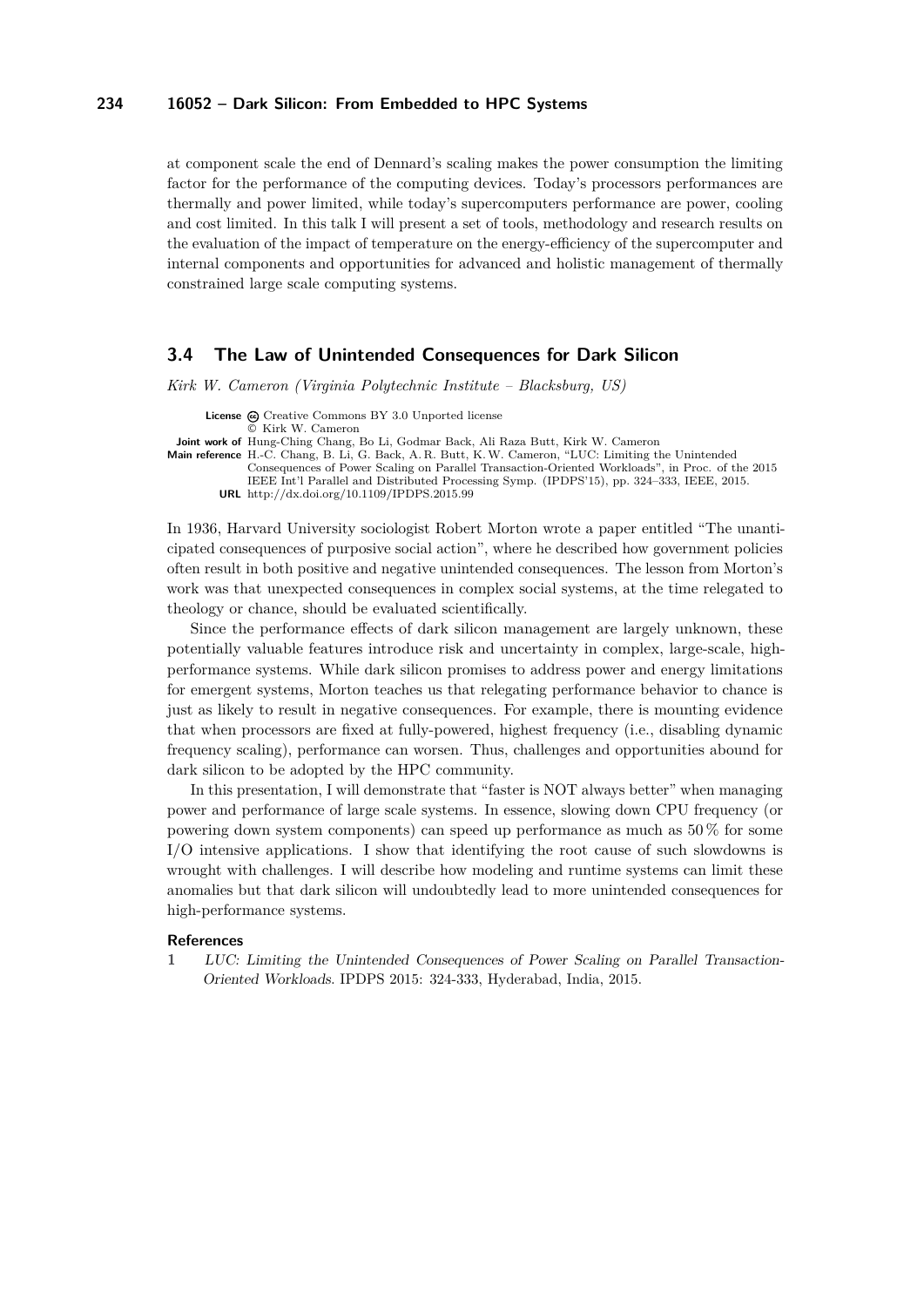### <span id="page-11-0"></span>**3.5 Data Movement in Dark Silicon Systems**

*Pietro Cicotti (San Diego Supercomputer Center, US)*

**License**  $\odot$  [Creative Commons BY 3.0 Unported](http://creativecommons.org/licenses/by/3.0/) license © [Pietro Cicotti](#page-11-0) **Joint work of** Laura Carrington, Pietro Cicotti

As power limitations induce the presence of dark silicon, a new dimension appears in the configuration and optimization space of applications and systems. In order to optimize performance and efficiency, execution must be combined with an understanding of available resources (darkened and not) and potential gain/cost tradeoffs in using them.

A fundamental aspect of this optimization problem is associated with the need to move data. Leveraging dark silicon implies that data must be moved to powered resources, and then fetched back. For example, in computational sprinting and invasive computing, data must move to the claimed resources and then be flushed back when the resources are released. In addition, with the ability to finely select and configure the resources claimed, it is important to correctly estimate and select an optimal configuration of resources.

In this context, carefully tuning systems and applications requires understanding data access patterns and the effect of different memory hierarchies. In this presentation, I will discuss our work in modeling memory and creating tools to analyze and eventually manage data movement dynamically.

## <span id="page-11-1"></span>**3.6 Elastic Execution Models and Energy Aware Job Scheduling in HPC**

*Isaias Alberto Compres Urena (TU München, DE)*

**License**  $\textcircled{c}$  [Creative Commons BY 3.0 Unported](http://creativecommons.org/licenses/by/3.0/) license © [Isaias Alberto Compres Urena](#page-11-1)

Power density has increased in recent computing Integrated Circuits (IC), while computer hardware designs have maintained largely the same heat dissipation properties. This situation has led to Dark Silicon scenarios, where large parts of an IC must remain powered off to keep it in safe operating levels. Parallels can be drawn in HPC systems, where power limits require nodes or partitions to be turned off. Elastic execution models allow distributed memory applications to adapt to changes in resources. Job schedulers can manipulate such applications individually to achieve global energy requirements such as power level stabilization.

# <span id="page-11-2"></span>**3.7 An Introduction to GEO: A New Open Source Extensible Power Management Framework from Intel**

*Jonathan Eastep (Intel – Hillsboro, US)*

License  $\odot$  [Creative Commons BY 3.0 Unported](http://creativecommons.org/licenses/by/3.0/) license © [Jonathan Eastep](#page-11-2) **URL** <http://geopm.github.io/geopm>

In this talk, I will provide an intro to GEO (Global Energy Optimization). GEO is an open source, scalable, extensible runtime system and power management framework for HPC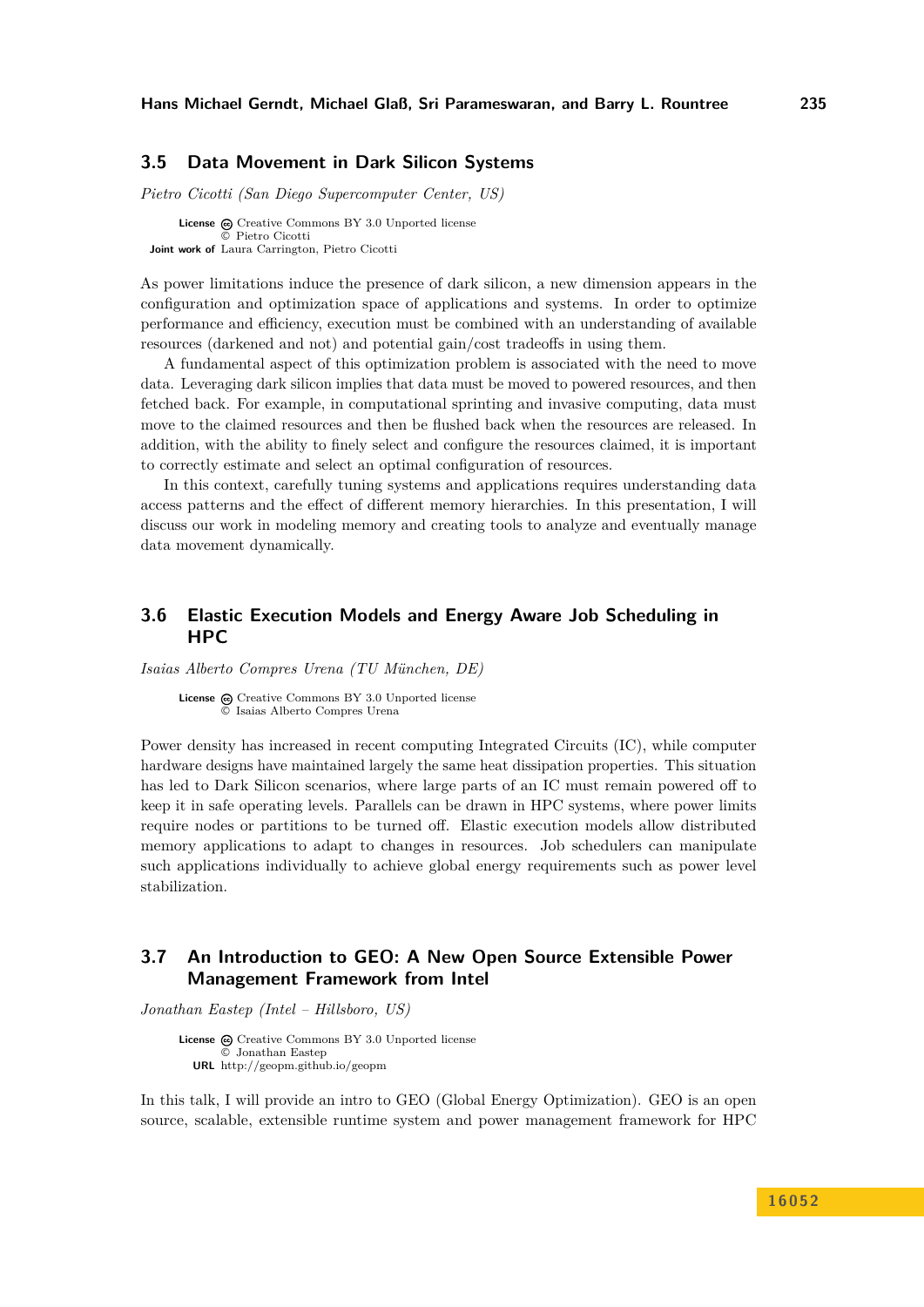systems from Intel. It provides out-of-the-box power management technology to mitigate application load imbalance by redistributing power to the application's critical path, and it provides extensibility to new power management strategies through a plug-in architecture. A goal of the project is to provide a convenient platform that HPC power researchers can build their research on and accelerate innovation in HPC power management. The runtime as well as plug-ins are licensed with a permissive BSD license to encourage community and industry adoption and collaboration. See geopm.github.io/geopm for more project information and a link to the source code.

### <span id="page-12-0"></span>**3.8 Scheduling for Dark Silicon Servers**

*Siddharth Garg (New York University, US)*

License  $\textcircled{c}$  [Creative Commons BY 3.0 Unported](http://creativecommons.org/licenses/by/3.0/) license © [Siddharth Garg](#page-12-0) Joint work of Siddharth Garg, Umit Ogras

Heterogeneous processors with multiple core types, for example, the so-called "big-little" processors, are becoming increasingly common-place. This talk will focus on energy and thermally-aware scheduling for heterogeneous servers; in particular, we will discuss a family of so-called "threshold" policies that preferentially assign jobs to power efficient cores and utilize larger cores only when the number of outstanding jobs exceeds a threshold. We will also discuss policies for parallelizable jobs.

### <span id="page-12-1"></span>**3.9 Energy Efficiency Tuning: From Autotune to READEX**

*Hans Michael Gerndt (TU München, DE)*

License  $\odot$  [Creative Commons BY 3.0 Unported](http://creativecommons.org/licenses/by/3.0/) license © [Hans Michael Gerndt](#page-12-1)

The European AutoTune project developed the Periscope Tuning Framework [\(http://](http://periscope.in.tum.de) [periscope.in.tum.de\)](http://periscope.in.tum.de) for pre-production tuning of HPC applications [\[1\]](#page-13-2). Tuning plugins capture expert knowledge for a certain tuning aspect and search for optimal tuning parameter settings. Periscope provides a rich framework to tuning plugins, e.g., standard search algorithms, performance analysis services, static program information, and automatic experiment executions. Plugins use expert knowledge to structure the search process and to reduce the search space. Tuning plugins can use performance analysis information to, for example, determine the size distribution of messages and using this information to restrict the range of values for the eager threshold of the MPI library. Standard search algorithms are used to finally generate scenarios that are experimentally evaluated. The scenario is specified by the plugin and the real execution and measurement of the objective function is done automatically by Periscope.

The focus of automatic tuning in the AutoTune project was on design time tuning. The best setting for the tuning parameters is determined before production runs of the application. This best setting is then static for the execution. In the new Horizon 2020 project READEX [\(http://www.readex.eu\)](http://www.readex.eu) this work is extended for runtime tuning [\[2\]](#page-13-3). It follows the approach of scenario-based optimization from embedded systems. At design time the application is analyzed and a tuning model is constructed that captures the best configurations for various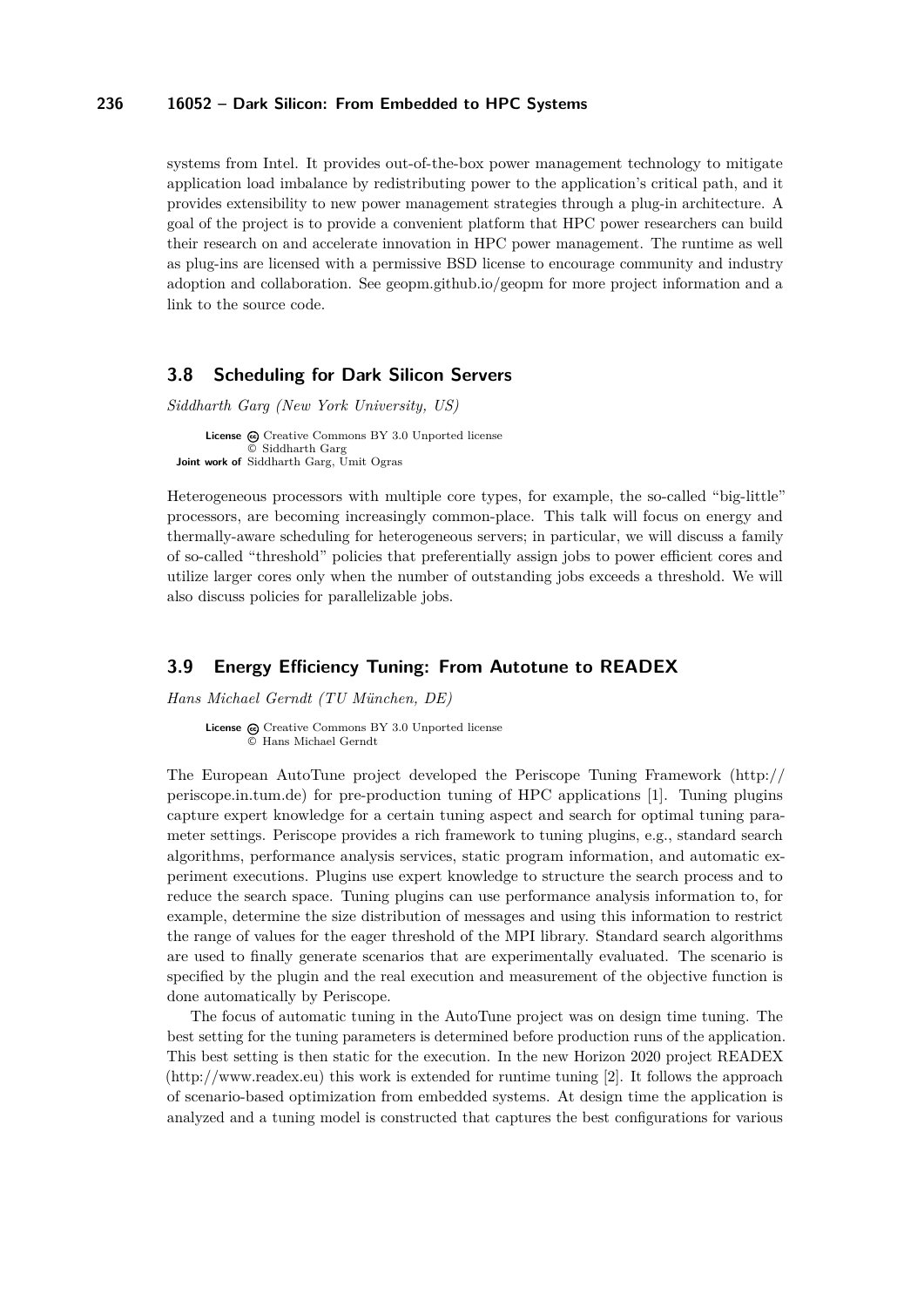runtime situations. This tuning model is passed to the runtime and dynamic switching happens between configuration if new runtime situations are encountered. The Periscope Tuning Framework is used for the design time analysis and Score-P is extended with the READEX Runtime Library for dynamic configuration switching.

#### **References**

- <span id="page-13-2"></span>**1** Michael Gerndt, Eduardo César and Siegfried Benkner (Eds.). Automatic Tuning of HPC Applications – The Periscope Tuning Framework. Shaker Verlag, ISBN 978-3-8440-3517-9, 2015
- <span id="page-13-3"></span>**2** Y. Oleynik, M. Gerndt, J. Schuchart, P. G. Kjeldsberg, W. E. Nagel. Run-Time Exploitation of Application Dynamism for Energy-Efficient Exascale Computing (READEX). IEEE 18th International Conference on Computational Science and Engineering (CSE), pp. 347– 350, 2015

### <span id="page-13-0"></span>**3.10 Scenario based design of dynamic embedded applications**

*Per Gunnar Kjeldsberg (NTNU – Trondheim, NO)*

License  $\textcircled{c}$  [Creative Commons BY 3.0 Unported](http://creativecommons.org/licenses/by/3.0/) license © [Per Gunnar Kjeldsberg](#page-13-0) **Joint work of** Special Interest Group on Scenario Driven Design for Embedded Systems **URL** <http://www.es.ele.tue.nl/scenarios/>

System scenario methodologies propose the use of different scenarios, e.g., different heterogeneous platform configurations, in order to exploit variations in computational and memory needs during the lifetime of an application. The system scenario methodology consists of a design-time and a run-time stage. The application is analyzed at design-time and different execution paths and variations in processing and memory demands are identified. Situations with similar N-dimensional Pareto cost requirements are grouped into a limited number of scenarios. At run-time the current situation is detected, and the platform is reconfigured accordingly, e.g., through remapping of tasks on processors, voltage and frequency scaling, changing power modes of memories, turning on and off processing cores and accelerators, etc. Compared with use-case scenarios, system scenarios exploit detailed knowledge of the application, giving rise to much larger performance and energy gains.

This talk will present the system scenario design methodology including results from implementation examples in the embedded systems domain.

### <span id="page-13-1"></span>**3.11 Energy-efficient HPC – A Tools Perspective**

*Michael Knobloch (Jülich Supercomputing Centre, DE)*

```
License \textcircled{c}Creative Commons BY 3.0 Unported license
               © Michael Knobloch
Main reference R. Schöne, J. Treibig, M. F. Dolz, C. Guillen, C. B. Navarrete, M. Knobloch, B. Rountree, "Tools
              and methods for measuring and tuning the energy efficiency of HPC systems", Scientific
               Programming, 22(4):273–283, 2014.
         URL http://dx.doi.org/10.3233/SPR-140393
```
Energy consumption of applications and power draw of large-scale installations has become a major topic in HPC on the road to Exascale. A detailed analysis of power and energy consumption is necessary in order to understand system and application characteristics and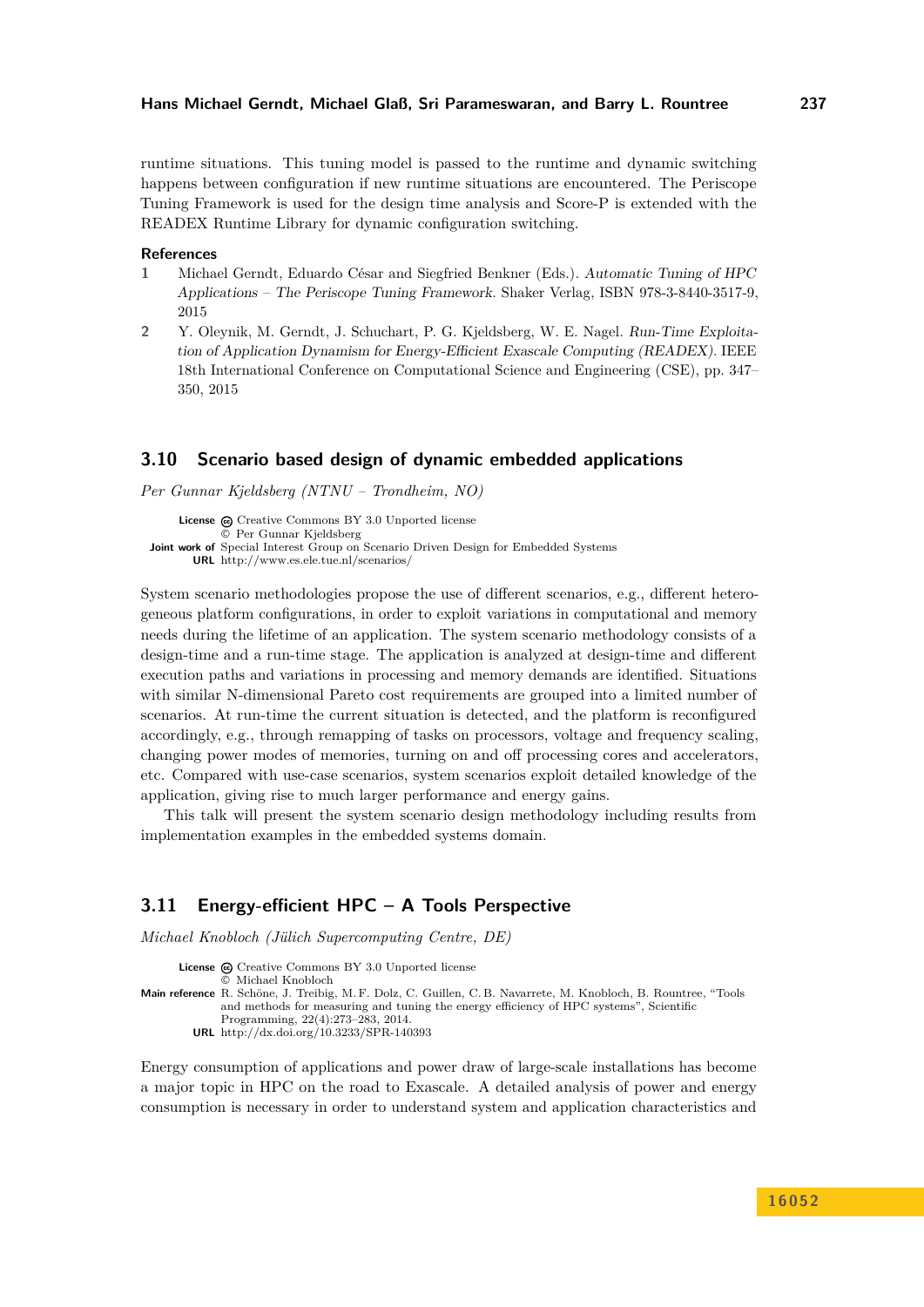control them for maximum efficiency. However, traditional performance analysis tools face multiple challenges obtaining power and energy relevant data. In this talk I present the work done by JSC and its partners in multiple energy-efficiency related projects and discuss the requirements on hardware in order to improve power and energy consumption analysis.

# <span id="page-14-0"></span>**3.12 The impact of new transistor technologies on core scaling trends (and dark silicon)**

*Michael Niemier*

License  $\textcircled{c}$  [Creative Commons BY 3.0 Unported](http://creativecommons.org/licenses/by/3.0/) license © [Michael Niemier](#page-14-0) **Joint work of** Michael Niemier, Robert Perricone, X. Sharon Hu, Joseph Nahas

Continued transistor scaling no longer yields exponential performance gains due in part to the growth of dark silicon (DS). Both industrial and government sponsors are actively pursuing the development of new transistor technologies that may re-enable voltage scaling, offer I-V characteristics that lead to simpler and/or more efficient circuits when compared to CMOS functional equivalents, etc.

This talk will discuss architectural-level modeling efforts that build upon the framework developed in [\[1,](#page-14-1) [2\]](#page-14-2), which originally considered DS in the context of core scaling efforts via the PARSEC benchmark suite [\[3\]](#page-14-3). The Notre Dame group has worked to unify architectural-level benchmarking [\[1,](#page-14-1) [2\]](#page-14-2) with device-level benchmarking [\[4,](#page-14-4) [5\]](#page-14-5) (that considers devices being studied under the umbrellas of various SRC and DARPA initiatives) to provide insight as to how voltage scaling could impact the viability of core scaling – and hence the spread of DS.

Interestingly, for high thermal design power TDPs (125 W), projections suggest that low voltage devices achieve a speedup of just 2X on average in the best case when compared to 15 nm high performance (HP) CMOS. Moreover, per [\[5\]](#page-14-5) the 15 nm CMOS datapoint is representative of 2018 technology – which will undoubtedly come to market well-before emerging low voltage devices (which may presently exist in simulation only). Not surprisingly, for lower TDPs (5W), emerging low voltage devices fare much better when compared to HP CMOS – and speedups of approximately 10X appear possible. However, speedups of approximately 2.5X are projected over 2018 low power (LP) CMOS. In addition to these results, other benchmarking data and possible paths forward will be highlighted.

#### **References**

- <span id="page-14-1"></span>**1** H. Esmaeilzadeh, E. Blem, R. St. Amant, K. Sankaralingam, and D. Burger, "Dark silicon and the end of multicore scaling," in Computer Architecture (ISCA), 2011 38th Annual International Symposium on, June 2011, pp. 365–376.
- <span id="page-14-2"></span>**2** H. Esmaeilzadeh, E. Blem, R. S. Amant, K. Sankaralingam, and D. Burger, "Power challenges may end the multicore era," Commun. ACM, vol. 56, no. 2, pp. 93102, Feb. 2013.
- <span id="page-14-3"></span>**3** C. Bienia, S. Kumar, J. P. Singh, and K. Li, "The parsec benchmark suite: Characterization and architectural implications," in Proceedings of the 17th International Conference on Parallel Architectures and Compilation Techniques, ser. PACT'08. New York, NY, USA: ACM, 2008, pp. 72–81.
- <span id="page-14-4"></span>**4** D. Nikonov and I. Young, "Overview of beyond-cmos devices and a uniform methodology for their benchmarking," Proceedings of the IEEE, vol. 101, no. 12, pp. 2498–2533, 2013.
- <span id="page-14-5"></span>**5** D. Nikonov and I. Young, "Benchmarking of beyond-cmos exploratory devices for logic integrated circuits," Exploratory Solid-State Computational Devices and Circuits, IEEE Journal on, vol. 1, pp. 3–11, Dec 2015.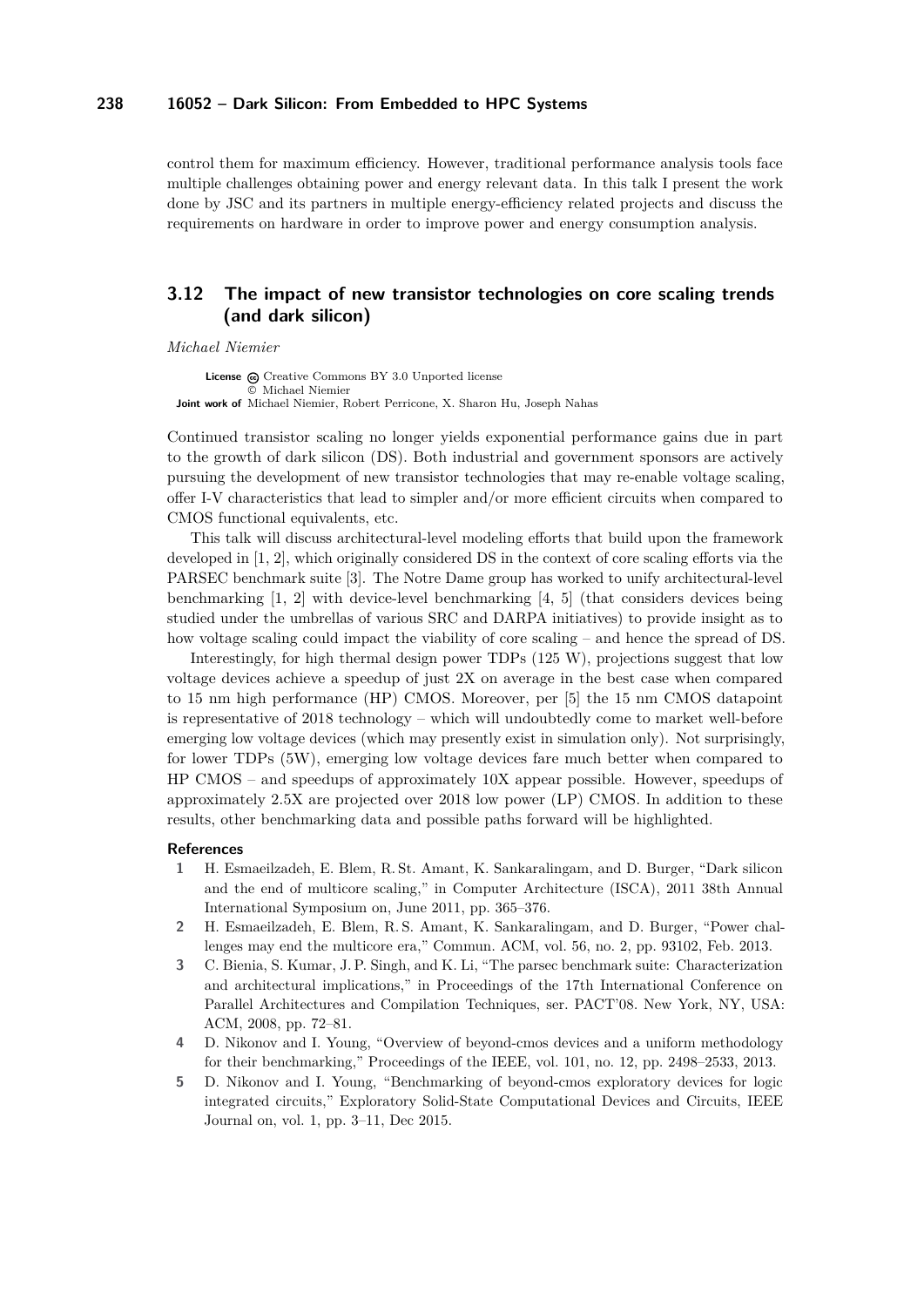### <span id="page-15-0"></span>**3.13 Improving Energy-Efficiency through Heterogeneity in Mobile Platforms**

*Tulika Mitra (National University of Singapore, SG)*

**License**  $\textcircled{c}$  [Creative Commons BY 3.0 Unported](http://creativecommons.org/licenses/by/3.0/) license © [Tulika Mitra](#page-15-0) **Joint work of** Tulika Mitra, Thannirmalai Somu Muthukaruppan, Anuj Pathania, Alok Prakash, Mihai Pricopi, Vanchinathan Venkataramani, Sanjay Vishin **Main reference** [T. S. Muthukaruppan, A. Pathania, T. Mitra, "Price theory based power management for](http://dx.doi.org/10.1145/2541940.2541974) [heterogeneous multi-cores", in Proc. of the 19th ACM Int'l Conf. on Architectural Support for](http://dx.doi.org/10.1145/2541940.2541974) [Programming Languages and Operating Systems \(ASPLOS'14\), pp. 161–176, ACM, 2014.](http://dx.doi.org/10.1145/2541940.2541974) **URL** <http://dx.doi.org/10.1145/2541940.2541974>

The impact of dark silicon is more pronounced in the mobile platforms due to the absence of active cooling in these systems. In order to cope with the effect of dark silicon, mobile system-on-chip designs embrace heterogeneous multi-core architectures where cores with different functional characteristics (CPU, GPU, DSP, non-programmable accelerators) and/or power-performance characteristics (simple versus complex micro-architecture) co-exist on the same die. Given an application, only the cores that best fit the application can be switched on leading to faster and energy efficient computing. We present application-aware, software-level runtime management strategies to leverage the potential of heterogeneous multi-core architectures.

# <span id="page-15-1"></span>**3.14 Workflow Analysis – A map between Applications and System Resource Needs**

*David Montoya (Los Alamos National Lab., US)*

License  $\textcircled{c}$  [Creative Commons BY 3.0 Unported](http://creativecommons.org/licenses/by/3.0/) license © [David Montoya](#page-15-1)

Workflow has always been used to describe jobs and applications progressing and interacting with systems. As systems become more tightly integrated with varied architectures and with varied feedback loops added to better balance resource utilization, do we have a map that includes the application? When you envision the overall HPC environment being made up of applications and system components that are made up of workflows interacting with each other, it becomes apparent that we don't have the tools to assess this interaction.

In this presentation I will describe an effort at LANL where we have started by developing a workflow taxonomy with layers describing the application stack, how we have used it for initial assessment for future machine needs, and the potential to further define lower layers to integrate with mapping of machine layers of workflow. As this evolves it brings in application and system performance collection, deriving workflow performance, and system monitoring as key initial capabilities.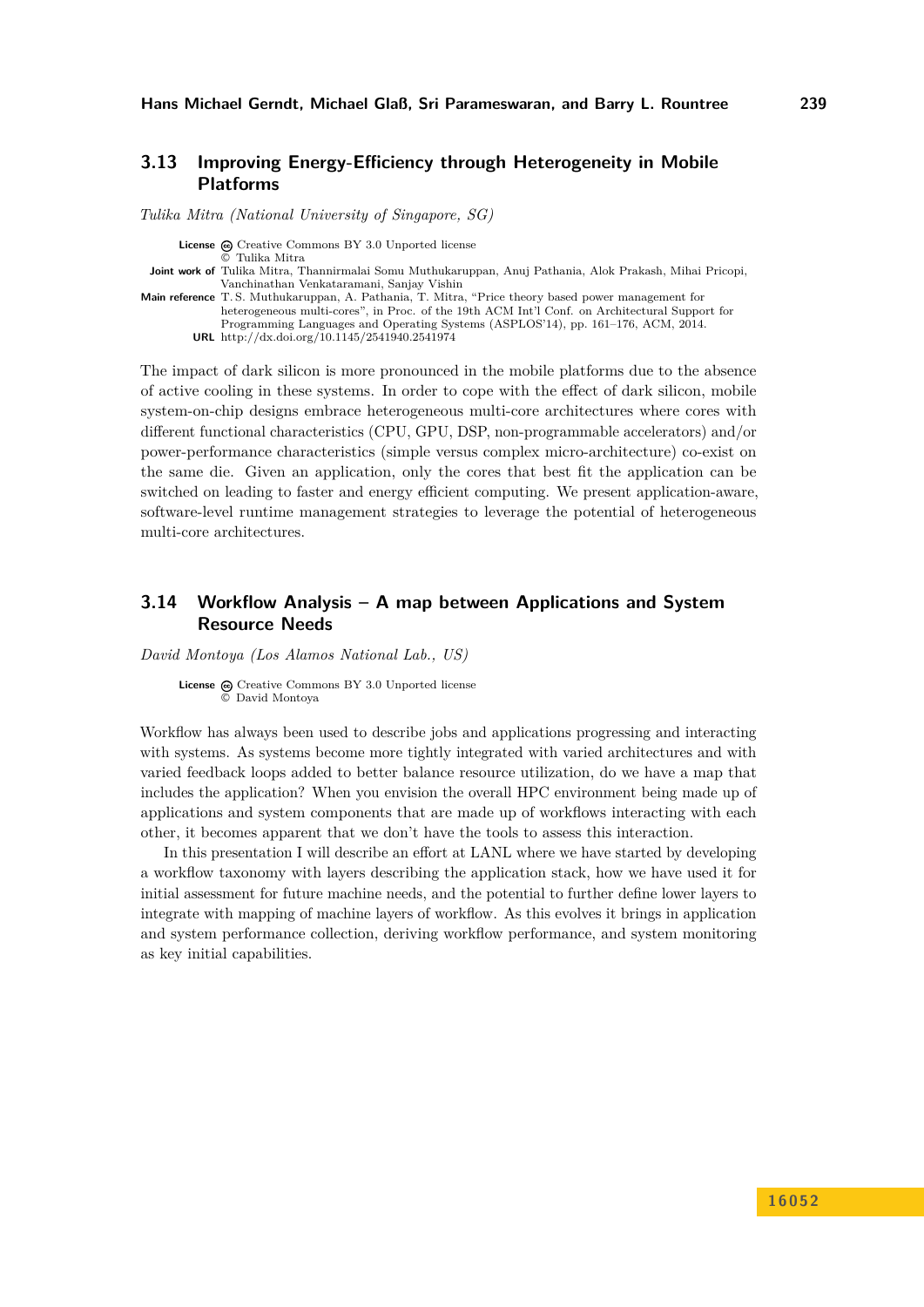### <span id="page-16-0"></span>**3.15 Performance, Energy, Structure, and Materials: What we have to learn, and how we will address the Challenges!**

*Wolfgang E. Nagel (TU Dresden, DE)*

License  $\textcircled{c}$  [Creative Commons BY 3.0 Unported](http://creativecommons.org/licenses/by/3.0/) license © [Wolfgang E. Nagel](#page-16-0)

Parallelism on chips and technology improvements nowadays have led to dark silicon, power budgets, and temperature and energy variations, which heavily depend on hardware features and usage profiles of the applications. Running thousands of these sockets in parallel lead to reasonable challenges not only in the field of load balancing, but also in the energy usage. The talk describes research work of the Dresden group in the field of energy measurement on the microsecond level, embedded in the collaborative research center HAEC (highly adaptive energy-efficient computing). In HAEC, research technologies are developed to enable computing systems with high energy-efficiency without compromising on high performance. As part of that, a novel concept (HAEC Box) of how computers can be built by utilizing innovative ideas of optical and wireless chip-to-chip communication is explored. This CRC is embedded in the excellence cluster cfAED (Center for Advanced Electronics Dresden) where also material research is done to shape the time after CMOS. The talk will describe the general approach and the implications on programming challenges in future systems.

## <span id="page-16-1"></span>**3.16 Mitigating the Power Density and Temperature Problems in the Nano-Era**

*Santiago Pagani (KIT – Karlsruher Institut für Technologie, DE)*

License  $\odot$  [Creative Commons BY 3.0 Unported](http://creativecommons.org/licenses/by/3.0/) license

© [Santiago Pagani](#page-16-1)

- **Joint work of** Santiago Pagani, Heba Khdr, Waqaas Munawar, Dennis Gnad, Muhammad Shafique, Siddharth Garg, Minming Li, Jian-Jia Chen, Jörg Henkel
- **Main reference** [S. Pagani, H. Khdr, W. Munawar, J.-J. Chen, M. Shafique, M. Li, J. Henkel, "TSP: Thermal Safe](http://dx.doi.org/10.1145/2656075.2656103) [Power – Efficient power budgeting for many-core systems in dark silicon", in Proc. of the 2014 Int'l](http://dx.doi.org/10.1145/2656075.2656103) [Conf. on Hardware/Software Codesign and System Synthesis \(CODES'14\), Art. 10, ACM, 2014.](http://dx.doi.org/10.1145/2656075.2656103) **URL** <http://dx.doi.org/10.1145/2656075.2656103>

In this talk we introduce the Dark Silicon problem and discuss our research efforts for mitigating the associated power density and temperature issues. Specifically, we talk about mapping/patterning and how making smart mapping decisions can reduce the peak temperature on the chip. We introduce the Thermal Safe Power (TSP) concept for efficient power budgeting, in which the power budget depends on the number of active cores. We present some of our experiments comparing single/constant frequency solutions against boosting techniques. Finally, we discuss MatEx, an efficient analytical transient and peak temperature computation tool. In conclusion, power and performance efficiency should be jointly optimized at multiple hardware and software layers of the system stack. If all this is considered, there is a good chance that the Dark Silicon problem can be avoided.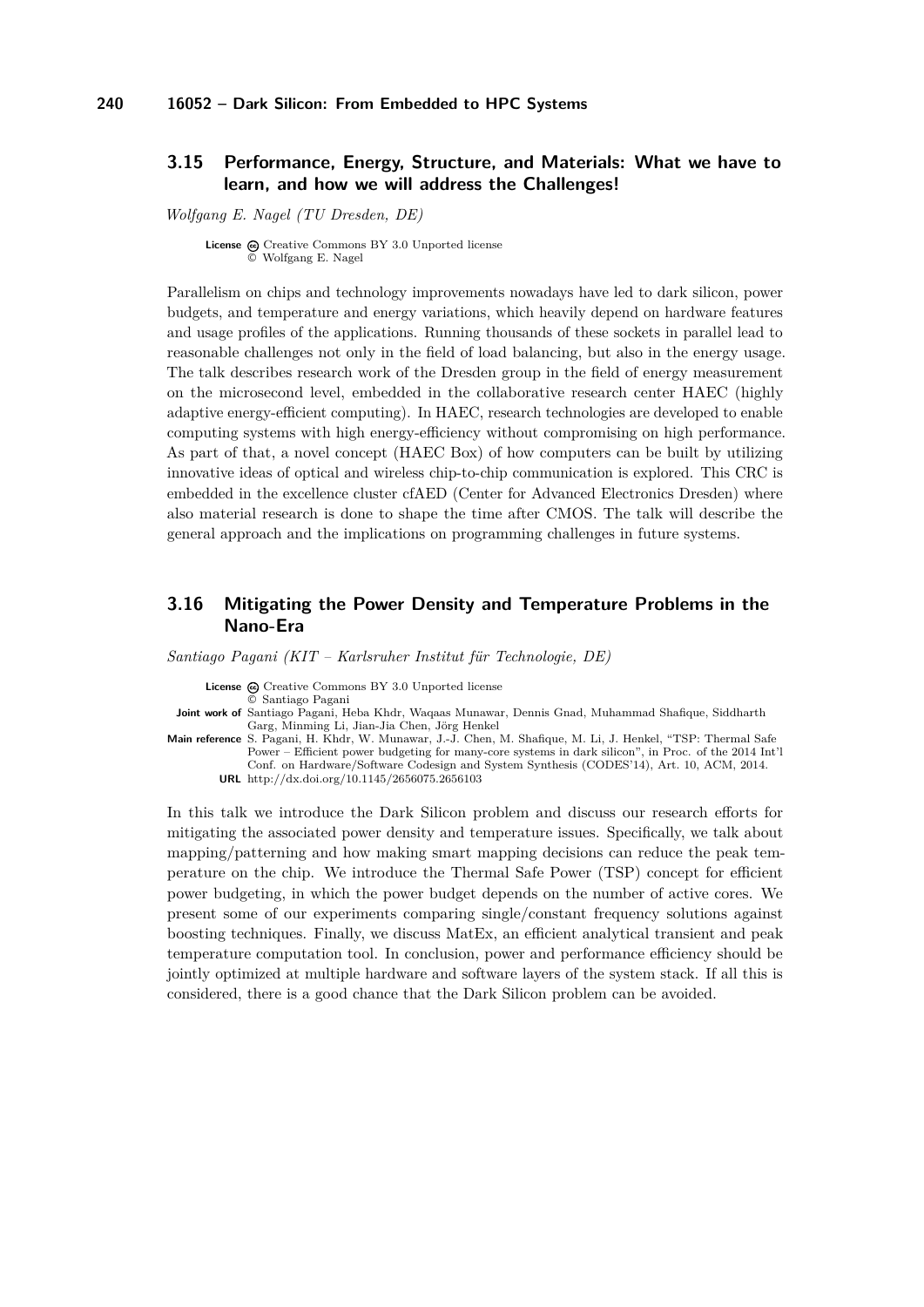## <span id="page-17-0"></span>**3.17 System-Wide Power Management in High-Performance Computing**

*Tapasya Patki (LLNL – Livermore, US)* License  $\textcircled{c}$  [Creative Commons BY 3.0 Unported](http://creativecommons.org/licenses/by/3.0/) license © [Tapasya Patki](#page-17-0) **Main reference** [T. Patki, D. K. Lowenthal, A. Sasidharan, M. Maiterth, B. Rountree, M. Schulz, B. R. de Supinski,](http://dx.doi.org/10.1145/2749246.2749262) ["Practical Resource Management in Power-Constrained, High Performance Computing", in Proc.](http://dx.doi.org/10.1145/2749246.2749262) [of the 24th Int'l Symposium on High-Performance Parallel and Distributed Computing \(HPDC'15\),](http://dx.doi.org/10.1145/2749246.2749262) [pp. 121–132, ACM, 2015.](http://dx.doi.org/10.1145/2749246.2749262) **URL** <http://dx.doi.org/10.1145/2749246.2749262>

One of the key challenges on the path to exascale supercomputing is power management. Supercomputing centers today are designed to be worst-case power provisioned, leading to two main problems: limited application performance and under-utilization of procured power. This talk will introduce hardware overprovisioning: a power-efficient design approach for future supercomputing centers that addresses the aforementioned problems. Power-aware resource management policies targeted toward overprovisioned HPC systems will also be discussed.

# <span id="page-17-1"></span>**3.18 System Software for Power Limited HPC Systems: Challenges and Solutions**

*Martin Schulz (LLNL – Livermore, US)*

License  $\textcircled{c}$  [Creative Commons BY 3.0 Unported](http://creativecommons.org/licenses/by/3.0/) license © [Martin Schulz](#page-17-1)

Power and energy consumption are critical design factors for any next generation large-scale HPC system. The costs for energy are shifting the budgets from investment to operating costs, and more and more often the size of systems will be determined by its power needs. As a consequence, it is likely that we will end up with power limited systems that can no longer power all their components at peak power. In these systems, system software must manage power caps at all layers of the system to ensure only the available power is used in the system and that this available power is used efficiently. In this talk, I will discuss the need and opportunities of power-limited systems and the challenges they pose and present system software techniques at different levels of the software stack that can help users successfully and efficiently exploit power-limited systems. In particular, I will present an approach to mitigate processor manufacturing variability at large scale [\[1\]](#page-17-2), a runtime system – Conductor  $[2]$  – to steer power within an MPI application in order to maximize the utilization of an available power budget, and an operating system component – PowSched [\[3\]](#page-18-3) – to exploit unused power resources in power constrained HPC systems.

#### **References**

- <span id="page-17-2"></span>**1** Y. Inadomi, T. Patki, K. Inoue, M. Aoyagi, B. Rountree, M. Schulz, D. Lowenthal, Y. Wada, K. Fukazawa, M. Ueda, M. Kondo, and I. Miyoshi. Analyzing and mitigating the impact of manufacturing variability in power-constrained supercomputing. In *Proce. of the Int'l Conf. for High Performance Computing, Networking, Storage and Analysis*, SC'15, pp. 78:1–78:12, USA, 2015. ACM.
- <span id="page-17-3"></span>**2** A. Marathe, P. E. Bailey, D. K. Lowenthal, B. Rountree, M. Schulz, and B. R. Supinski. *High Performance Computing: 30th Int'l Confe., ISC High Performance 2015, Frank-*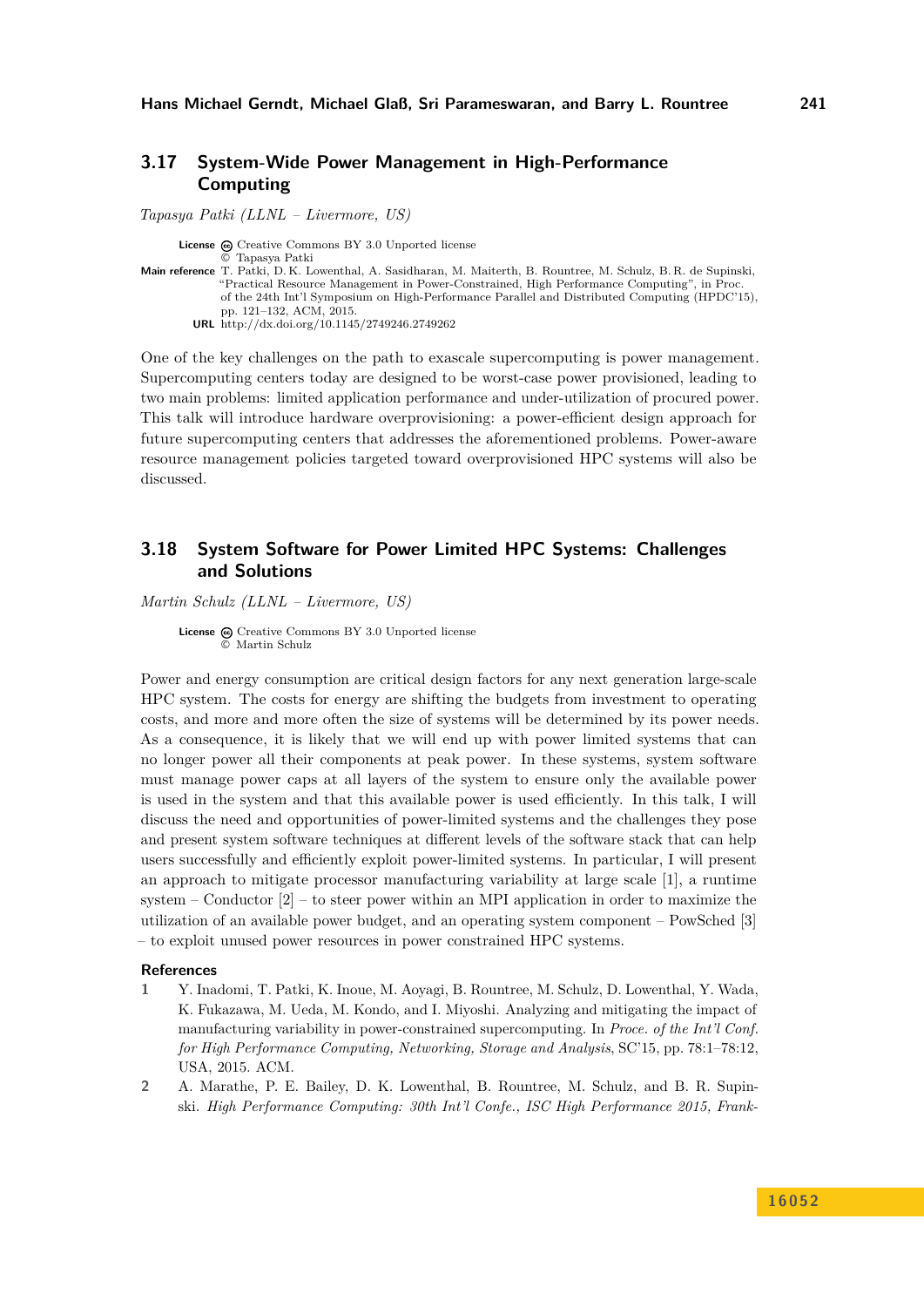*furt, Germany, July 12-16, 2015, Proceedings*, chapter A Run-Time System for Power-Constrained HPC Applications, pp. 394–408. Springer Int'l Publishing, Cham, 2015.

<span id="page-18-3"></span>**3** D. A. Ellsworth, A. D. Malony, B. Rountree, and M. Schulz. Dynamic power sharing for higher job throughput. In *Proceedings of the International Conference for High Performance Computing, Networking, Storage and Analysis*, SC'15, pp. 80:1–80:11, USA, 2015. ACM.

## <span id="page-18-0"></span>**3.19 Processor power and performance variability and impact on applications performance**

*Andrey Semin (Intel GmbH – Feldkirchen, DE)*

License  $\bigcirc$  [Creative Commons BY 3.0 Unported](http://creativecommons.org/licenses/by/3.0/) license © [Andrey Semin](#page-18-0)

Modern Intel microprocessors contain embedded controller called PCU (power control unit) that is in full control of processor execution state and mode of operation. Many power management and performance-related features are implemented with the use of this controller logic. At the same time some of PCU control operations presents challenges for the performance and parallel scaling of the HPC applications, specifically in the area of performance reproducibility. One of the specific challenges is that PCU makes CPU frequency dependent on consumed power, while we note that power is dependent on frequency, voltage, as well as temperature of the circuit. The observed variability in performance and power is noted by many HPC system users, and these observations are summarized in this presentation. In the conclusion we propose an "uncertainty principle" that governs power and frequency (or the cycle time) variability dependencies.

### <span id="page-18-1"></span>**3.20 Livermore Computing Monitoring Infrastructure**

*Kathleen Sumiko Shoga (LLNL – Livermore, US)*

License  $\odot$  [Creative Commons BY 3.0 Unported](http://creativecommons.org/licenses/by/3.0/) license © [Kathleen Sumiko Shoga](#page-18-1)

Power, energy, and thermal constraints require us to make smarter use of our resources to get the best performance. There are, however, many factors that go into the performance of applications run in a large computing center. At Livermore Computing, we are deploying monitoring across the center in a multi-level fashion from the facilities level down to the hardware performance counter level. Gathering and analyzing this data will enable us to make better choices when it comes to tradeoffs for resources and future system designs.

### <span id="page-18-2"></span>**3.21 Introduction to Dark Silicon – Problems and Techniques**

*Sri Parameswaran*

License  $\textcircled{c}$  [Creative Commons BY 3.0 Unported](http://creativecommons.org/licenses/by/3.0/) license © [Sri Parameswaran](#page-18-2) **Joint work of** Muhammad Shafique, Haseeb Bokhari, Joerg Henkel, Sri Parameswaran

In this talk we discuss aspects of dark silicon, starting with the definition of dark silicon, its origins and the reason why modern chips are becoming larger, yet are unable to be powered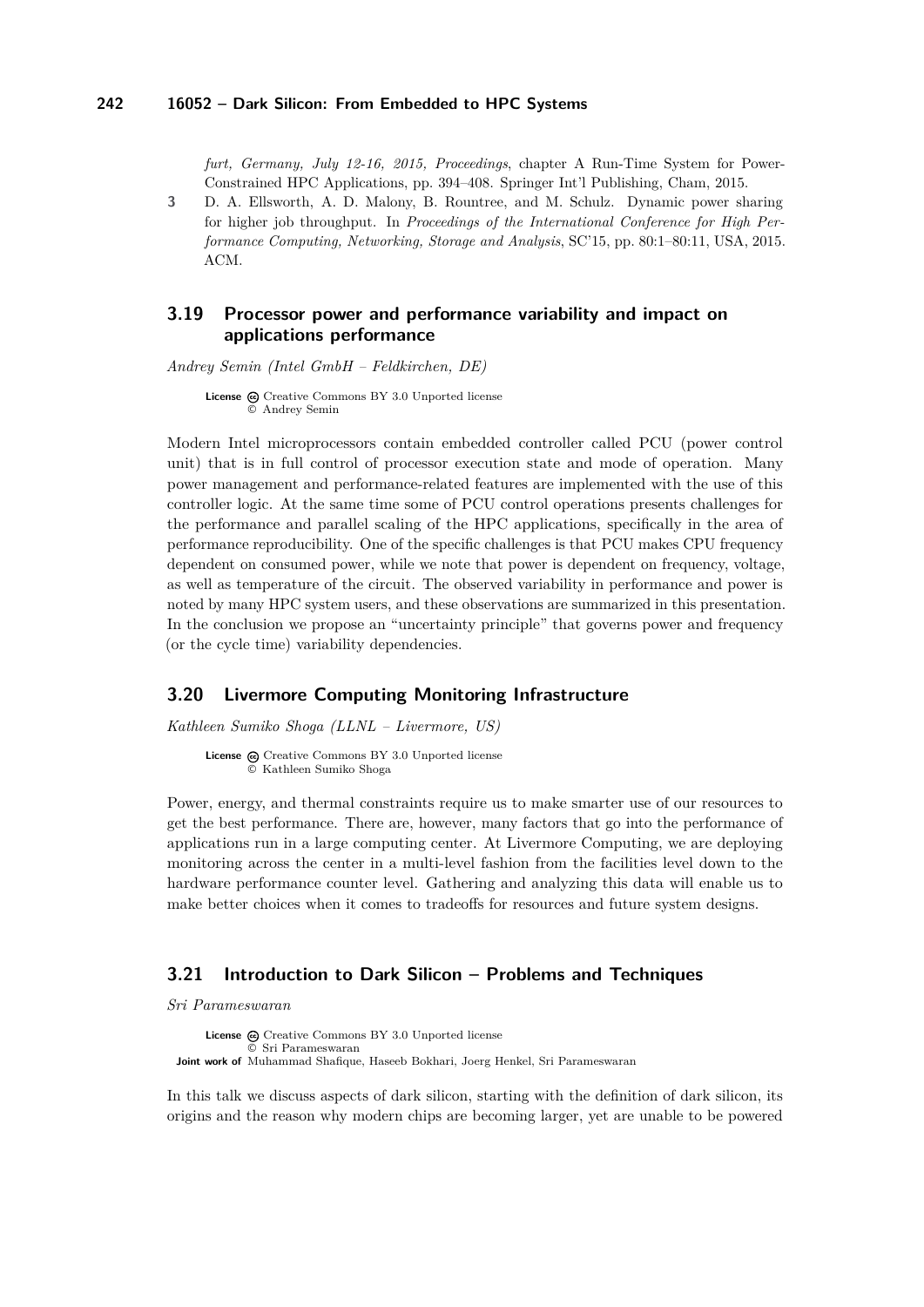on completely. This problem is exacerbated in embedded systems, where cooling is limited and thus only a fraction of the chip can be turned on at any one time. The second part of the talk explains some of the methods used to overcome the issues arising from dark silicon, and explains some of the opportunities afforded to designers and users of modern chips. Finally, we delve deeper in to one of the methods used to mitigate the problems of dark silicon and talk about creating a NoC which utilizes the area afforded by dark silicon to improve reliability and energy efficiency.

### <span id="page-19-0"></span>**3.22 Adaptive Restriction and Isolation for Increasing \*-Predictability**

*Jürgen Teich (Universität Erlangen-Nürnberg, DE)*

**License**  $\odot$  [Creative Commons BY 3.0 Unported](http://creativecommons.org/licenses/by/3.0/) license © [Jürgen Teich](#page-19-0)

Resource sharing and interferences of multiple threads of one, but even worse between multiple application programs running concurrently on a Multi-Processor System-on-a-Chip (MPSoC) today make it very hard to provide any timing or throughput-critical applications with time bounds. Additional interferences result from the interaction of OS functions such as thread multiplexing and scheduling as well as complex resource (e.g., cache) reservation protocols used heavily today. Finally, dynamic power and temperature management on a chip might also throttle down processor speed at arbitrary times leading to additional varations and jitter in execution time. This may be intolerable for many safety-critical applications such as medical imaging or automotive driver assistance systems.

Static solutions to provide the required isolation by allocating distinct resources to safetycritical applications may not be feasible for reasons of cost and due to the lack of efficiency and unflexibility.

In this Dagstuhl presentation, we first review definitions of predictability. We distinguish two techniques for improving predictability called restriction and isolation and present new definitions for predictability. Subsequently, new techniques for adaptive isolation of resources including processor, I/O, memory as well as communication resources on demand on an MPSoC are introduced based on the paradigm of Invasive Computing. In Invasive Computing, a programmer may specify bounds on the execution quality of a program or even segment of a program followed by an invade command that returns a constellation of exclusive resources called a claim that is subsequently used in a by-default non-shared way until being released again by the invader. Through this principle, it becomes possible to isolate applications automatically and in an on-demand manner. In invasive computing, isolation is supported on all levels of hardware and software including an invasive OS. Together with restriction (of input uncertainty), the level of on-demand predictability of program execution qualities may be fundamentally increased.

For a broad class of streaming applications, and a particular demonstration based on a complex object detection application algorithm chain taken from robot vision, we show how jitter-minimized implementations become possible, even for statically unknown arrivals of other concurrent applications.